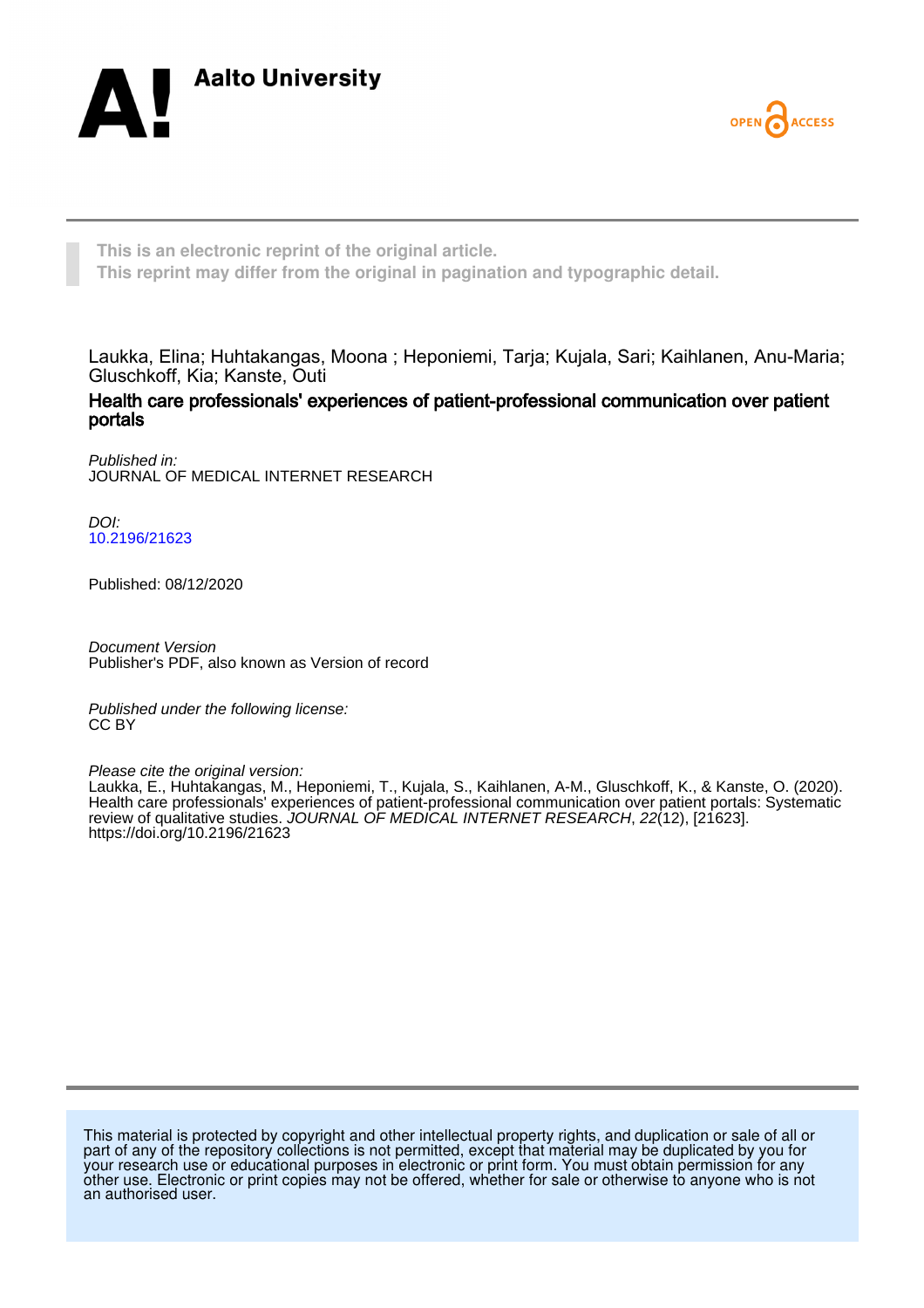#### Review

# Health Care Professionals' Experiences of Patient-Professional Communication Over Patient Portals: Systematic Review of Qualitative Studies

Elina Laukka<sup>1,2</sup>, RN, MSc; Moona Huhtakangas<sup>2</sup>, MSc; Tarja Heponiemi<sup>1</sup>, PhD; Sari Kujala<sup>3</sup>, PhD; Anu-Marja Kaihlanen<sup>1</sup>, RN, PhD; Kia Gluschkoff<sup>1,4</sup>, PhD; Outi Kanste<sup>2</sup>, RN, PhD

<sup>3</sup>Department of Computer Science, Aalto University, Espoo, Finland

<sup>4</sup>Department of Psychology and Logopedics, University of Helsinki, Helsinki, Finland

## **Corresponding Author:**

Elina Laukka, RN, MSc Finnish Institute for Health and Welfare Social and Health System Research Unit Mannerheimintie 166 Helsinki, 00271 Finland Phone: 358 29 524 7368 Email: [elina.laukka@thl.fi](mailto:elina.laukka@thl.fi)

## *Abstract*

**Background:** The popularity of web-based patient-professional communication over patient portals is constantly increasing. Good patient-professional communication is a prerequisite for high-quality care and patient centeredness. Understanding health care professionals' experiences of web-based patient-professional communication is important as they play a key role in engaging patients to use portals. More information is needed on how patient-professional communication could be supported by patient portals in health care.

**Objective:** This systematic review of qualitative studies aims to identify how health care professionals experience web-based patient-professional communication over the patient portals.

**Methods:** Abstract and full-text reviews were conducted by 2 reviewers independently. A total of 4 databases were used for the study: CINAHL (EBSCO), ProQuest (ABI/INFORM), Scopus, and PubMed. The inclusion criteria for the reviewed studies were as follows: the examination of health care professionals' experiences, reciprocal communication between patients and health care professionals, peer-reviewed scientific articles, and studies published between 2010 and 2019. The Joanna Briggs Institute's quality assessment criteria were used in the review process. A total of 13 included studies were analyzed using a thematic synthesis, which was conducted by 3 reviewers.

**Results:** A total of 6 analytical themes concerning health care professionals' experiences of web-based patient-professional communication were identified. The themes were related to health care professionals' work, change in communication over patient portals, patients' use of patient portals, the suitability of patient portals for communication, the convenience of patient portals for communication, and change in roles.

**Conclusions:** Health care professionals'experiences contain both positive and negative insights into web-based patient-professional communication over patient portals. Most commonly, the positive experiences seem to be related to the patients and patient outcomes, such as having better patient engagement. Health care professionals also have negative experiences, for example, web-based patient-professional communication sometimes has deficiencies and has a negative impact on their workload. These negative experiences may be explained by the poor functionality of the patient portals and insufficient training and resources. To reduce health care professionals'negative experiences of web-based patient-professional communication, their experiences should be taken into account by policy makers, health care organizations, and information technology enterprises when developing patient portals. In addition, more training regarding web-based patient-professional communication and patient portals should be provided to health care professionals.

<sup>&</sup>lt;sup>1</sup>Finnish Institute for Health and Welfare, Social and Health System Research Unit, Helsinki, Finland

<sup>&</sup>lt;sup>2</sup>Research Unit of Nursing Science and Health Management, University of Oulu, Oulu, Finland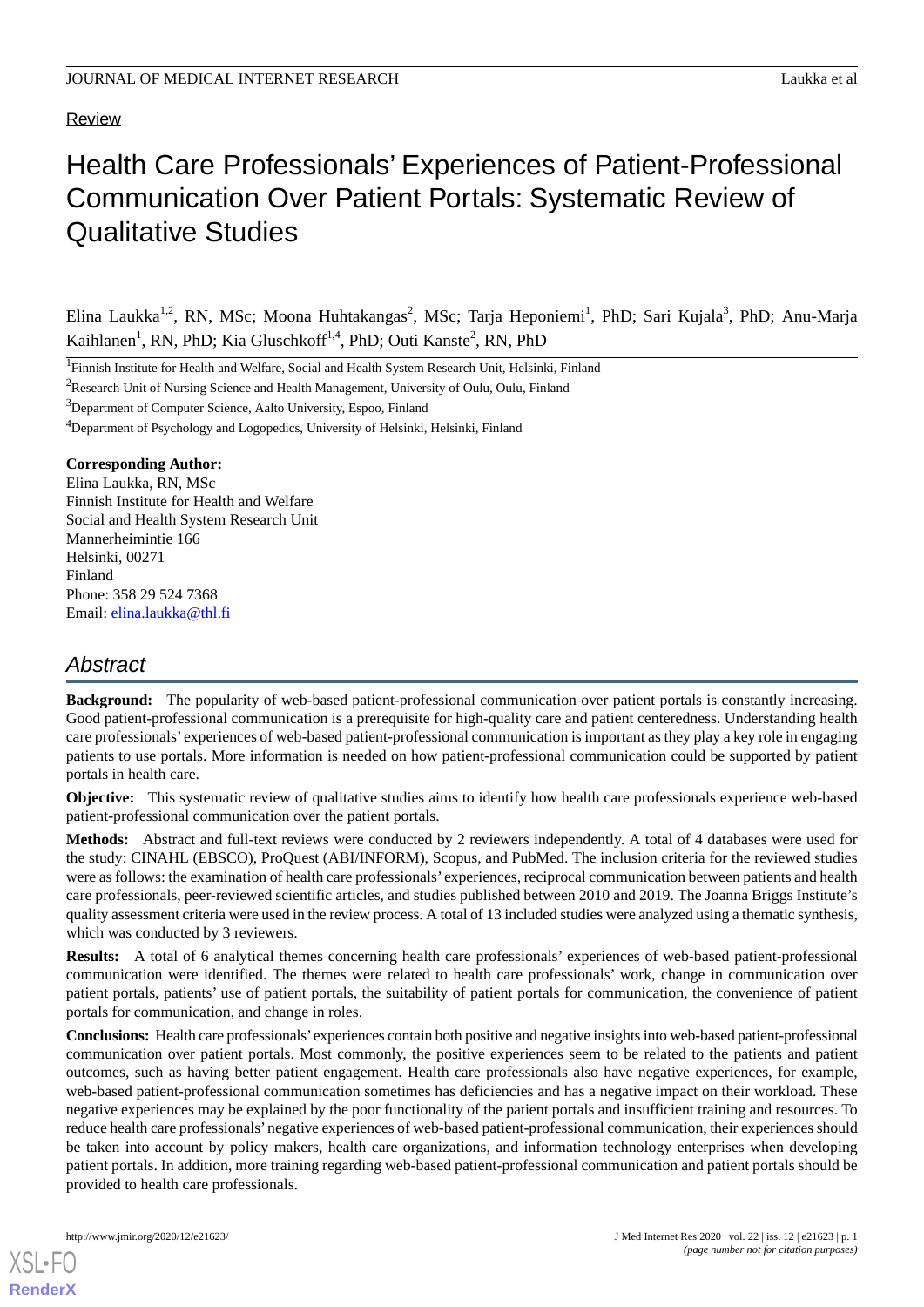*(J Med Internet Res 2020;22(12):e21623)* doi:  $10.2196/21623$ 

## **KEYWORDS**

telemedicine; communication; patient portals; nurses; physicians; systematic literature review; thematic analysis

#### *Introduction*

#### **Background**

Due to the World Health Organization's aims for health care digitalization and due to the COVID-19 pandemic, the importance of eHealth has increased considerably [\[1](#page-15-0),[2\]](#page-15-1). Internet-based interactive health services such as patient portals represent one form of eHealth [[3\]](#page-15-2). Patient portals are secure websites that offer patients access to a variety of functions, such as viewing laboratory results and secure messaging; these portals are administrated and owned by health care organizations [\[4](#page-15-3),[5\]](#page-15-4). Patient portals provide patients with remote web-based access to their personal health information, services, and clinical care [[3\]](#page-15-2), and occasionally patient portals are synchronized with electronic health records (EHRs) [[4\]](#page-15-3); however, they may also be individual web pages with no connection to EHRs. Occasionally, portals enable reciprocal communication between patients and health care professionals [[6,](#page-15-5)[7](#page-15-6)], for example, via secure electronic messaging [\[8\]](#page-15-7).

Good patient-professional communication is a prerequisite for high-quality care and a key element of patient centeredness [[9\]](#page-15-8). Traditionally, patient-professional communication happened face-to-face during clinical consultations [[8](#page-15-7)]; however, in recent years, communication through patient portals has also become common [[10\]](#page-15-9). Patient portals enable reciprocal communication and interactive guidance and coaching of patients, which may be more effective than just providing patients with clinical information, such as doctors' notes, without any further advice [[4\]](#page-15-3). Some patients even prefer to use web-based communication, for example, because it can be seen as less intimidating than face-to-face encounters [[11](#page-15-10)[,12](#page-15-11)]. Patients have reported several benefits related to the use of patient portals. For example, patients with diabetes were significantly more likely to believe that reading their doctor's notes would improve their self-care and adherence to medication [[13\]](#page-15-12). In addition, web-based communication with patients with cancer may have just as big of an impact on their care as face-to-face communication [[14\]](#page-15-13). The portals not only helped patients to better manage their diseases but also conferred psychological benefits, such as increasing trust and collaboration with health care providers  $[15]$  $[15]$ .

Patient portals provide several benefits for service providers, such as reduced amounts of hospital-based care [\[16](#page-15-15)] and cost-effectiveness [\[17](#page-15-16)]. However, many physicians have expressed concerns that the use of patient portals could change the patient-professional relationship [\[18](#page-15-17)]. In a study by Daniel et al [[19\]](#page-16-0), the majority of physicians showed reluctance to use web-based apps and social media to communicate with patients. In addition, some health care professionals have been unwilling to inform patients about patient portals and have expressed concern that patient portals may reduce their professional autonomy [\[20](#page-16-1)]. Despite concerns and reluctance of health care professionals, digitalization and web-based communication

have already become a part of health care professionals' expected competency [[21\]](#page-16-2).

Traditional face-to-face patient-professional communication has been widely examined [[9,](#page-15-8)[22](#page-16-3),[23\]](#page-16-4), but less attention has been paid to web-based patient-professional communication that occurs over patient portals [[24\]](#page-16-5). Previous studies have shown conflicting results related to web-based patient-professional communication. In a systematic review, Kruse et al [[25\]](#page-16-6) found that several positive and negative attributes of web-based patient-professional communication overlapped within the same study. For example, although some patients and professionals perceived an element of a patient portal to be beneficial, other respondents had negative experiences related to the same element in their portal [\[25\]](#page-16-6). Another systematic review supports the nature of bifurcation; Ferreira et al  $[26]$  $[26]$  found that some studies enhanced patient-professional communication but also showed patients' concerns about confidentiality and understanding of the content.

Web-based patient-professional communication has been synthesized in a scoping review by Voruganti et al [\[27](#page-16-8)], who aimed to map, describe, and understand web-based tools for communication between patients and physicians. They found that web-based tools for patient-professional communication were most prevalent in contexts where the intended use was the patients' self-management  $[27]$  $[27]$ . In this review, the experiences of health care professionals will be scrutinized to gain broader knowledge about web-based patient-professional communication. This review focuses on patient portals, as they seem to be the most commonly used web-based tools for patient-professional communication [[27\]](#page-16-8).

Understanding the experiences of health care professionals with patient portals is important because health care professionals play a key role when supporting and engaging patients in their use of these portals [[20\]](#page-16-1). Endorsement of patient portals by health care professionals is one of the most influential factors impacting patients' use of patient portals as well as their use as tools for collaborative communication [[28\]](#page-16-9). Aligning patient portals with health care professionals' workflow and care delivery priorities is difficult, and this might impact the professionals' experiences of the patient-professional communication over patient portals [\[29](#page-16-10)]. According to Irizarry et al [\[29](#page-16-10)], greater understanding is needed of how patient-professional communication could be supported by patient portals in practical care work.

#### **Objectives**

As previous reviews have found conflicting results [\[25](#page-16-6)] and concentrated on web-based tools instead of communication [[27\]](#page-16-8), a more detailed understanding is needed on patient-professional communication from a professional perspective. Adding this information may support the use of patient portals in practical care work. In light of these gaps in the research, a systematic literature review was conducted to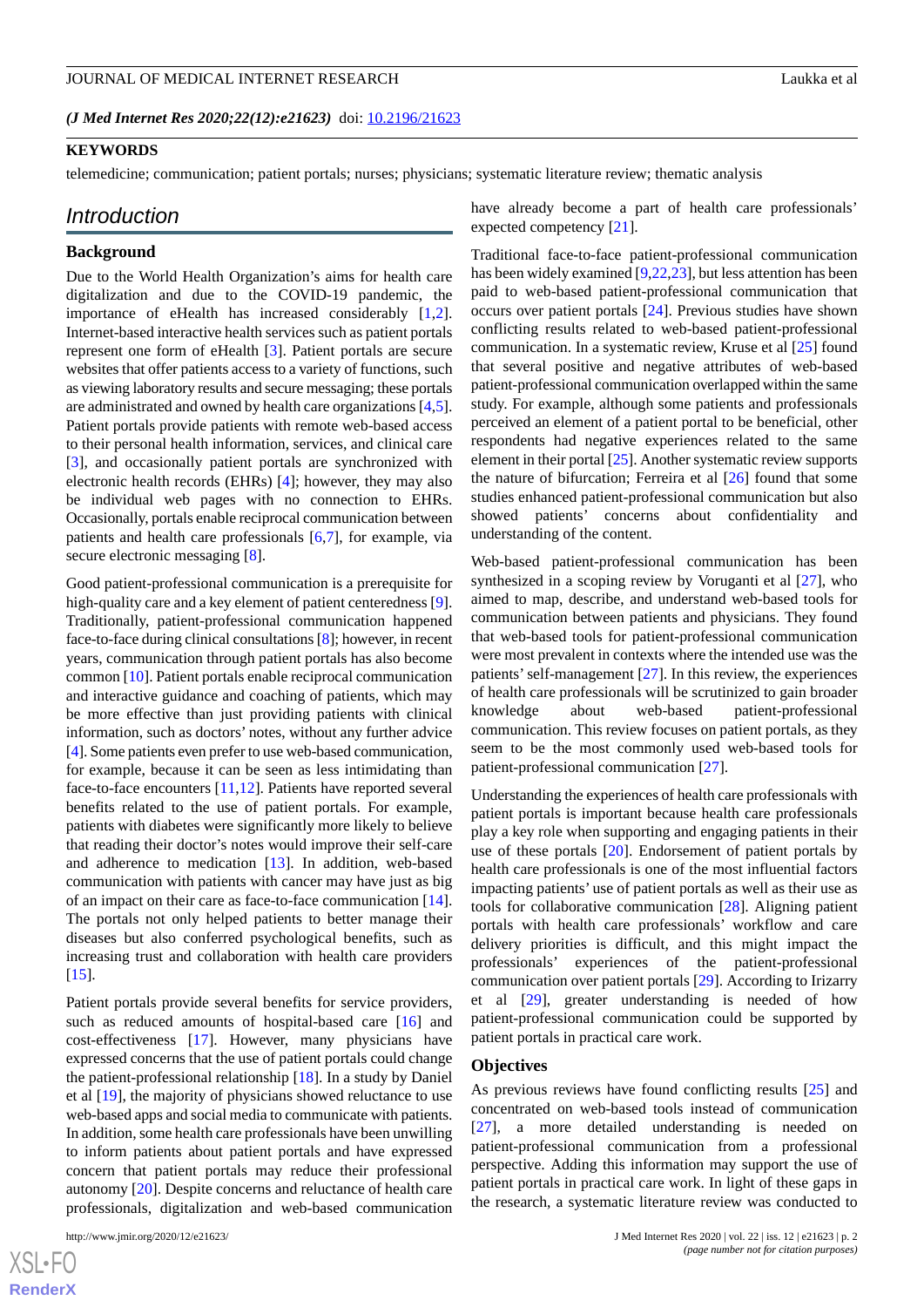identify the experiences of health care professionals with web-based patient-professional communication over patient portals. In this study, we define communication as reciprocal web-based communication or interaction between health care professionals and patients. With reciprocal, we mean that patients can answer their health care professional directly using, for example, secure messaging. The following research question was addressed: What kind of experiences do health care professionals have of web-based patient-professional communication over patient portals?

## *Methods*

#### **Information Sources and Search Strategy**

<span id="page-3-0"></span>A systematic review of qualitative studies was conducted following the Joanna Briggs Institute's (JBI) Reviewer's Manual [[30\]](#page-16-11), including the application of a PRISMA (Preferred Reporting Items for Systematic Reviews and Meta-Analyses) checklist [[31\]](#page-16-12). A systematic review method was chosen for this review because it is applicable in areas where there is only a little preexisting knowledge and where complex issues require more detailed exploration [[32\]](#page-16-13). With the assistance of an experienced information specialist, the searches were conducted in the CINAHL (EBSCO), ProQuest (ABI/INFORM), Scopus, and PubMed databases using search terms related to portals and patient-professional communication ([Table 1](#page-3-0)). A total of 1038 articles were found, which were reduced to 597 after duplicates were removed using the RefWorks Legacy reference management software package.

**Table 1.** Databases, search strategy, and results identifying the studies.

| Database                                                                     | Search strategy                                                                                                                                                                  | Results, n |
|------------------------------------------------------------------------------|----------------------------------------------------------------------------------------------------------------------------------------------------------------------------------|------------|
| Cumulative index to nursing and allied health<br>literature (CINAHL [EBSCO]) | $ALL^a$ (portal OR portals) AND ALL(patient* N5 (professional* OR provider*<br>OR physician* OR doctor* OR nurse*) AND ALL(communicat* OR inter-<br>$act^*)$                     | 183        |
| ProQuest (ABI/INFORM)                                                        | ALL(portal OR portals) AND ALL(patient* N/5 (professional* OR provider* 12<br>OR physician* OR doctor* OR nurse*)) AND ALL(communicat* OR inter-<br>$act^*)$                     |            |
| Scopus                                                                       | ALL(portal OR portals) AND ALL(patient* W/5 (professional* OR provider*<br>OR physician* OR doctor* OR nurse*) AND ALL(communicat* OR inter-<br>$act^*)$                         | 382        |
| PubMed                                                                       | TEXT WORD <sup>b</sup> (portal OR portals) AND TEXT WORD(communicat* OR<br>interact*) AND TEXT WORD(patient* AND (professional OR provider OR<br>physician OR doctor* OR nurse*) | 461        |

<sup>a</sup>ALL: Everywhere but the whole text, that is, including the title, abstracts, and keywords.

 $<sup>b</sup>TEXT WORD: Terms that are qualified with the Text Word field tag will be searched in the following fields: title, abstract, medical subject headings$ </sup> (MeSH) heading and subheadings, other terms field, secondary source identifier, and personal name as subject.

#### **Study Selection Process**

The study selection process is presented in the PRISMA flow diagram shown in [Figure 1](#page-4-0). The studies were screened by title and abstract ( $n=597$ ) and the full text ( $n=53$ ) independently by 2 researchers (EL and MH). The inclusion was based on eligibility criteria that were defined according to the participants, phenomenon of Interest, context, study type method: (1) the *P*articipants were health care professionals; (2) the phenomenon of *I*nterest was communication; (3) the *Co*ntext referred to patient portals; and (4) as a *S*tudy type, only studies including qualitative data were included because they better examined experiences ([Table 2](#page-4-1)). All the studies were published between 2010 and 2019. This time span is relevant for researching patient portals, which are a relatively new phenomenon and are constantly developing. The 2 reviewers discussed and agreed on which studies should be included according to the inclusion criteria. A total of 41 articles were excluded because they did

not meet the eligibility criteria. Moreover, 12 of the excluded articles were from the patient, manager, or caregiver perspective. In 19 articles, the phenomenon of interest was not in patient-professional communication, but was focused, for example, on scrutinizing the communication between professionals or the communication was not reciprocal. In addition, 3 articles scrutinized web-based patient-professional communication in emails and open notes instead of patient portals. Finally, 8 studies represented the wrong study type or the full text was not available. The reasons for exclusions are presented in [Figure 1.](#page-4-0) The reference lists of all the included studies (N=13) were manually searched for additional studies (n=1). If any disagreements occurred at any point in the article selection process, they were resolved by consulting the last author of this paper (OK). A kappa value of 0.72 in the title-abstract screening and 0.95 in full-text screening showed a substantial and almost perfect level of agreement [\[33](#page-16-14)].

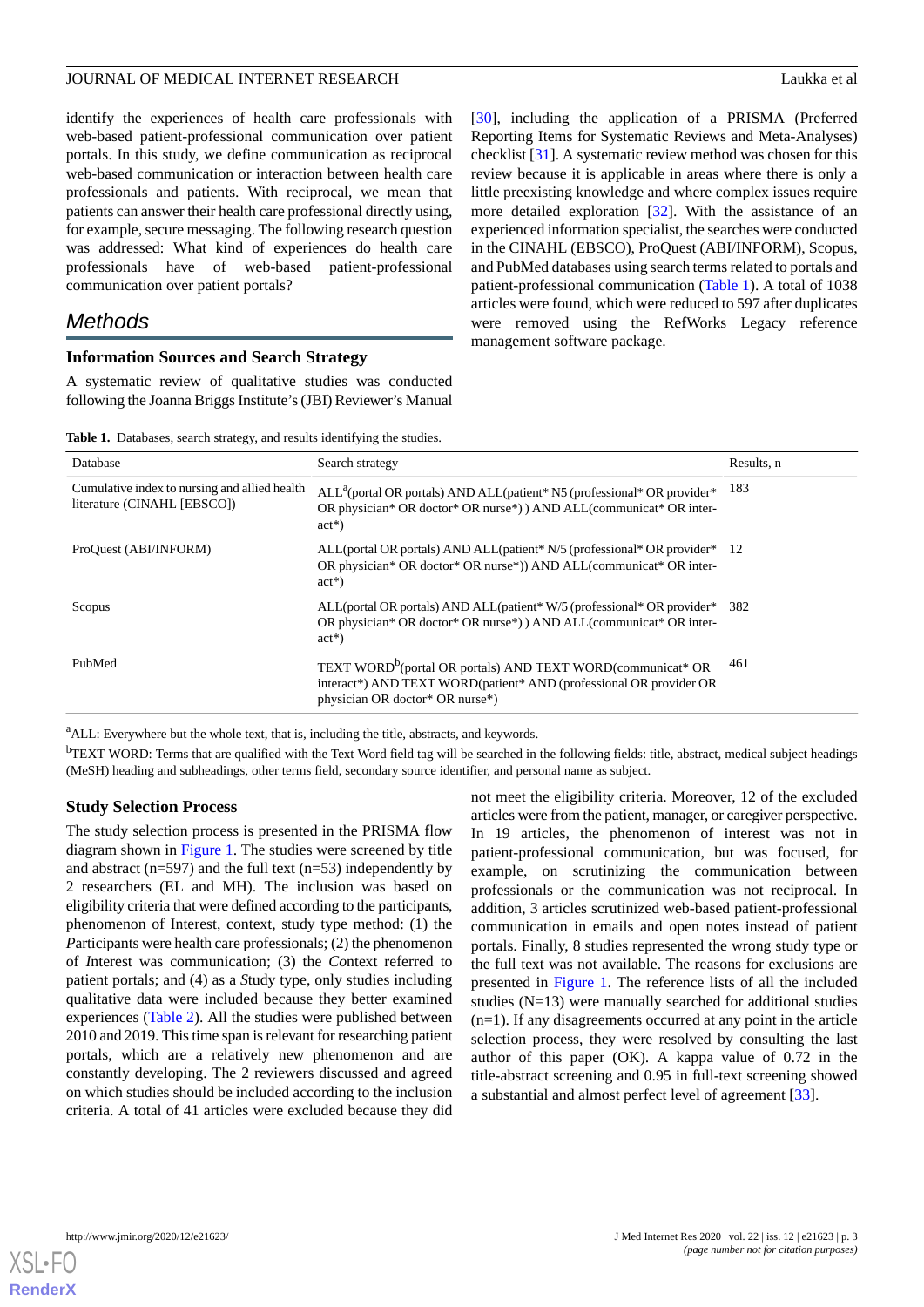

<span id="page-4-0"></span>Figure 1. A Preferred Reporting Items for Systematic Reviews and Meta-Analyses flow diagram of the systematic review carried out in this study.

<span id="page-4-1"></span>**Table 2.** Eligibility criteria according to the PICoS protocol.

| PICoS <sup>a</sup>              | Inclusion criteria                                                                                                         | Exclusion criteria                                                                                                                                      |
|---------------------------------|----------------------------------------------------------------------------------------------------------------------------|---------------------------------------------------------------------------------------------------------------------------------------------------------|
| Participants                    | Health care professionals                                                                                                  | Other than health care professionals (eg, managers or patients)                                                                                         |
| Phenomenon of inter-<br>est     | Reciprocal web-based communication or interaction<br>between health care professionals and patients                        | Communication occurs between health care professionals and communi-<br>cation occurs between health care professional and family member or<br>caregiver |
| Context                         | Patient portal                                                                                                             | Other than patient portal (eg, email, video consultations, and open notes)                                                                              |
| Types and quality of<br>studies | Peer-reviewed scientific studies containing qualita-<br>tive data, published between 2010 and 2019, full<br>text available | Quantitative studies, gray literature, literature reviews, systematic re-<br>views, study protocols, and intervention studies                           |

<sup>a</sup>PICoS: participants, phenomenon of interest, context, study.

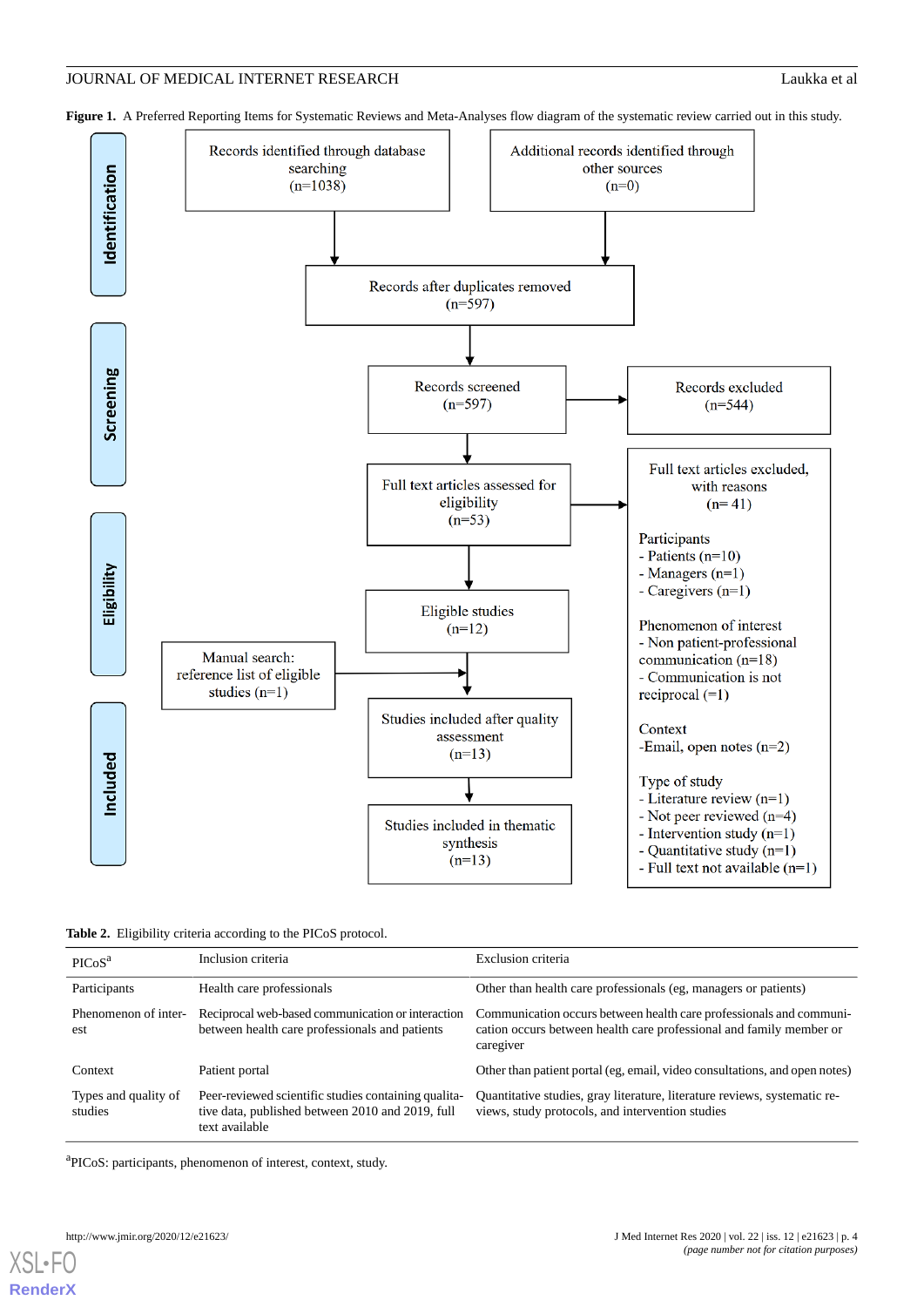## **Quality Assessment**

The quality of the studies  $(N=13)$  chosen for the review was assessed by 2 independent reviewers (EL and MH) using the JBI checklist for qualitative research [\[34\]](#page-16-15). To achieve consensus between the reviewers, the selected studies had to achieve at least a score of 5 out of 10 across the quality criteria [\[35](#page-16-16)]. All 13 studies were considered suitable for the review.

### **Data Extraction and Synthesis**

The data were extracted by the authors, year of publication, country of origin, purpose, participants, methods (data collection

and analysis), relevant findings, and quality assessment ([Table](#page-6-0) [3\)](#page-6-0). The thematic synthesis presented by Thomas and Harden [[36\]](#page-16-17) was used to synthesize the results. The synthesis included line-by-line coding of the findings, organizing initial codes  $(n=162)$  to construct descriptive themes  $(n=48)$ , the use of subthemes when necessary to clarify the reporting of the results  $(n=11)$ , and finally the development of analytical themes  $(n=6)$ [[36,](#page-16-17)[37\]](#page-16-18). An example of coding and theme building is presented in [Table 4](#page-8-0).

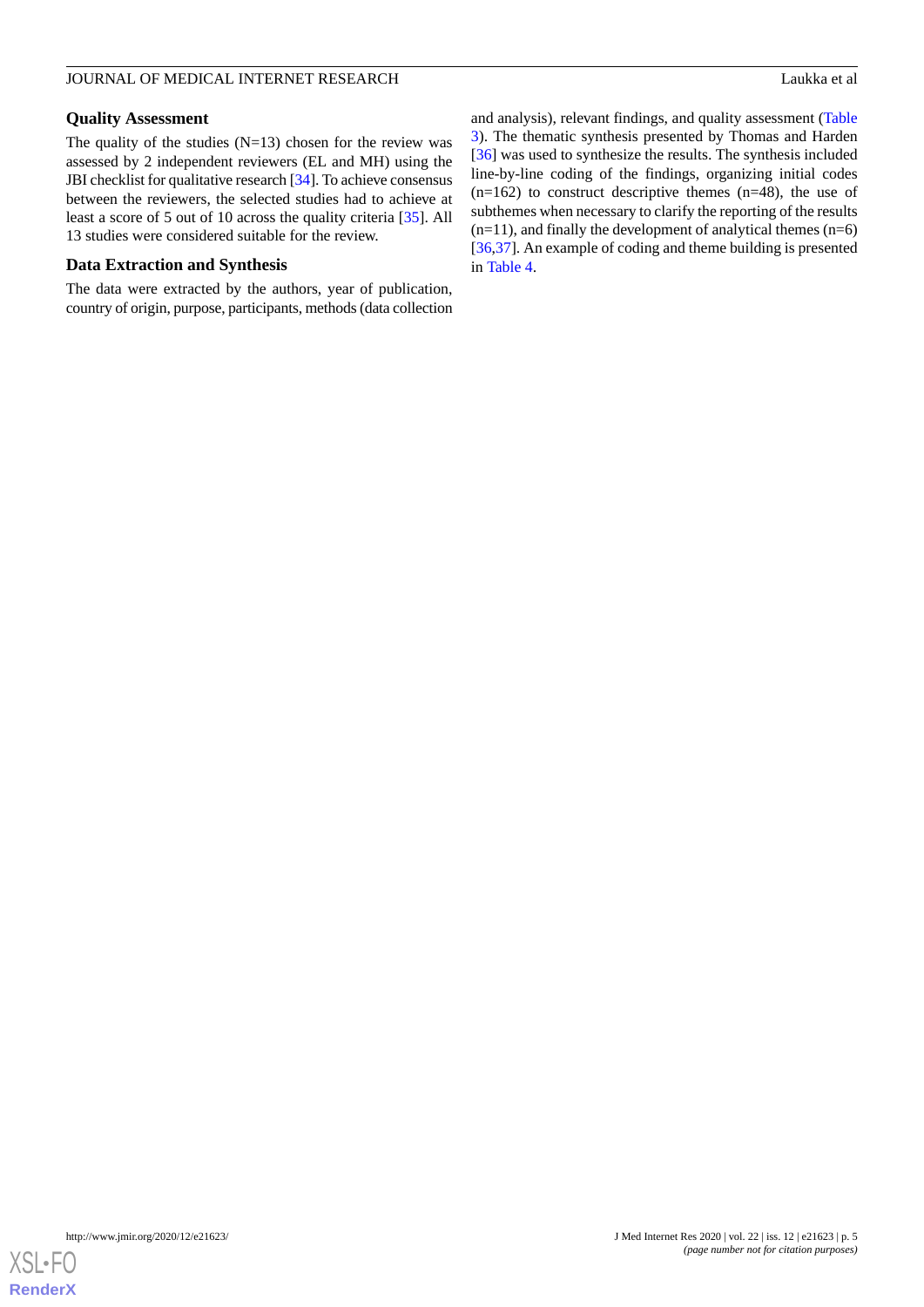<span id="page-6-0"></span>**Table 3.** Data extraction of the included studies.

| Reference,<br>country of<br>origin               | Purpose                                                                                                                                                                                                                                                                                                                                                                                                         | Participants (relevant par-<br>ticipants for the review)                                 | Methods (data collec- Relevant findings<br>tion and analysis)                               |                                                                                                                                                                                                                                                                                                                                                                                                                                                                                                                                                       | Quality as-<br>sessment<br>points |
|--------------------------------------------------|-----------------------------------------------------------------------------------------------------------------------------------------------------------------------------------------------------------------------------------------------------------------------------------------------------------------------------------------------------------------------------------------------------------------|------------------------------------------------------------------------------------------|---------------------------------------------------------------------------------------------|-------------------------------------------------------------------------------------------------------------------------------------------------------------------------------------------------------------------------------------------------------------------------------------------------------------------------------------------------------------------------------------------------------------------------------------------------------------------------------------------------------------------------------------------------------|-----------------------------------|
| Alpert et al<br>[38], United<br><b>States</b>    | To evaluate how well portals<br>convey information to pa-<br>tients. To demonstrate how<br>methodologies could be used<br>to evaluate and improve the<br>design of portals.                                                                                                                                                                                                                                     | Clinicians $(n=13)$ , patients<br>$(n=31)$ .                                             | Interviews of pa-<br>tients, focus groups<br>for clinicians $(n=2)$ .<br>Thematic analysis. | Clinicians believed that the portal<br>was not well equipped to handle<br>complex communication. They<br>found it complicated that there was<br>no confirmation that the patients<br>viewed the messages. Asynchronous<br>communication patterns disrupted<br>care.                                                                                                                                                                                                                                                                                   | 7/10                              |
| Alpert et al<br>$[39]$ , United<br><b>States</b> | To describe the types of mes-<br>sages initiated by patients<br>communicating via patient<br>portals and to assess whether<br>providers employed patient-<br>centered strategies in their re-<br>sponses.                                                                                                                                                                                                       | N/A <sup>a</sup>                                                                         | A total of 193 mes-<br>sages from 58 mes-<br>sage threads. Con-<br>tent analysis.           | Providers limited their responses<br>strictly to the requested information,<br>and the majority of their responses<br>lacked empathy. Occasionally,<br>providers adopted a "customer ser-<br>vice-oriented" approach. Some of<br>the providers' messages reinforced<br>positive patient behavior.                                                                                                                                                                                                                                                     | 6/10                              |
| Alpert et al<br>$[40]$ , United<br><b>States</b> | To understand attitudes of the<br>portal's adoption for oncology<br>and to identify the advantages<br>and disadvantages of using<br>the portal to communicate and<br>view medical information.                                                                                                                                                                                                                  | Oncologists $(n=13)$ , medi-<br>cal informaticists $(n=12)$ ,<br>and patients $(n=35)$ . | In-depth semistruc-<br>tured interviews.<br>Thematic text analy-<br>sis.                    | Oncologists believed that advanced 7/10<br>access may improve engagement<br>during consultations and also assist<br>patients after appointments.                                                                                                                                                                                                                                                                                                                                                                                                      |                                   |
| Alpert et al<br>$[41]$ , United<br><b>States</b> | To understand the perceptions<br>of oncologists and cancer pa-<br>tients about the potential im-<br>pact of portals on such com-<br>munication.                                                                                                                                                                                                                                                                 | 13 oncologists and 35 pa-<br>tients.                                                     | In-depth, semistruc-<br>tured interviews.<br>Thematic analysis.                             | Oncologists agreed that patient ac-<br>cess to their records was beneficial,<br>but they were also concerned about<br>the workload and portal not being<br>suitable for complex information.<br>Oncologists were also concerned<br>that patients would anticipate rapid<br>communication and that they would<br>learn about a new diagnosis before<br>meeting the oncologist.                                                                                                                                                                         | 8/10                              |
| Bishop et al<br>$[42]$ , United<br><b>States</b> | To answer the following re-<br>search questions: (1) how can<br>primary care practices use<br>electronic communication to<br>manage clinical issues; (2)<br>what are the perceived advan-<br>tages and disadvantages of<br>these programs for patients,<br>physicians, and practices; and<br>(3) what are the barriers to<br>and facilitators of implemen-<br>tation of electronic communi-<br>cation programs? | Leaders of 21 medical<br>groups and also staff in 6<br>of these groups.                  | Interviews analyzed<br>using a constant<br>comparative method.                              | Frontline physicians agreed that<br>electronic communication improved<br>access to care for patients, saved<br>patients' time, and improved patient<br>satisfaction. They also cited efficien-<br>cy as an advantage of patient por-<br>tals. Physicians were able to contact<br>patients before the consultations,<br>which improved the efficiency of<br>office visits. Increased workload and<br>patient and physician resistance<br>were identified as disadvantages.                                                                             | 6/10                              |
| Das et al<br>$[43]$ , Nor-<br>way                | To characterize and assess the<br>impact of an eHealth portal<br>on health care professionals'<br>interaction with patients in<br>bariatric surgery.                                                                                                                                                                                                                                                            | Health care professionals<br>$(n=3)$ .                                                   | Semistructured in-<br>depth interviews that<br>were thematically<br>analyzed.               | By following the patients' writing,<br>the professionals learned more about<br>their patients than during time-limit-<br>ed face-to-face consultations. The<br>portal became an important way to<br>reach out for the patients. Yet, pro-<br>fessionals reported uncertainty about<br>how to deal with new kinds of inter-<br>action, and they were not able to<br>ensure that patients understood the<br>given information. The portals also<br>increased the workload, interfered<br>with the workflow, and were not<br>suitable for complex cases. | 7/10                              |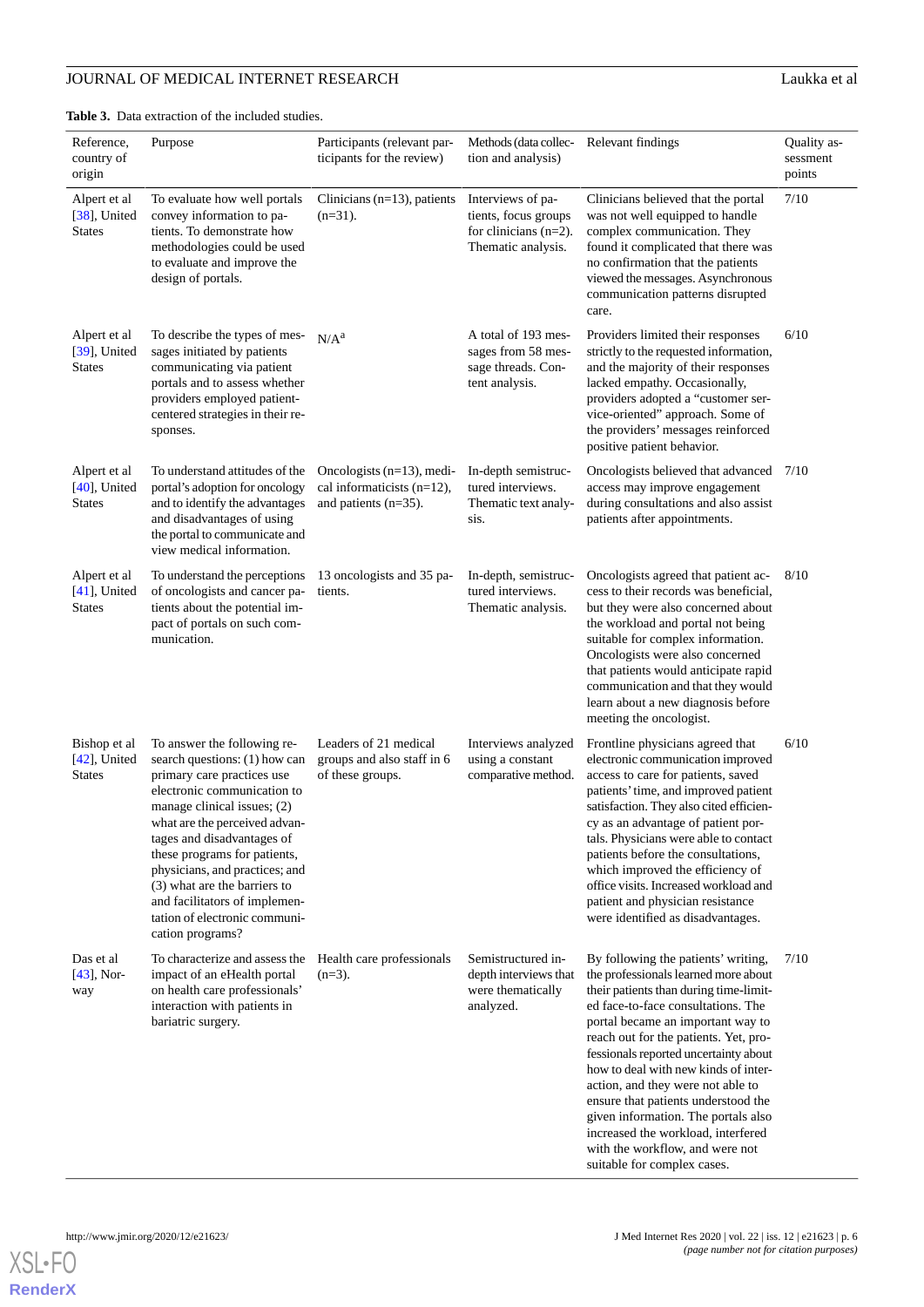| Reference,<br>country of<br>origin               | Purpose                                                                                                                                                                                                                                                                                         | Participants (relevant par-<br>ticipants for the review)                                                                                                                                                                                                                    | Methods (data collec- Relevant findings<br>tion and analysis)                                                                              |                                                                                                                                                                                                                                                                                                                                                                                                   | Quality as-<br>sessment<br>points |
|--------------------------------------------------|-------------------------------------------------------------------------------------------------------------------------------------------------------------------------------------------------------------------------------------------------------------------------------------------------|-----------------------------------------------------------------------------------------------------------------------------------------------------------------------------------------------------------------------------------------------------------------------------|--------------------------------------------------------------------------------------------------------------------------------------------|---------------------------------------------------------------------------------------------------------------------------------------------------------------------------------------------------------------------------------------------------------------------------------------------------------------------------------------------------------------------------------------------------|-----------------------------------|
| Elers and<br>Nelson $[44]$ ,<br>New<br>Zealand   | To identify how general prac-<br>titioners perceive patient por-<br>tals to influence the delivery<br>of primary health care.                                                                                                                                                                   | General practitioners<br>$(n=9)$ .                                                                                                                                                                                                                                          | Semistructured inter-<br>views that were the-<br>matically analyzed.                                                                       | General practitioners expressed that<br>the internet was just another way to<br>interact with the patients.                                                                                                                                                                                                                                                                                       | 7/10                              |
| Gerber et al<br>$[45]$ , United<br><b>States</b> | To identify nursing staff reac-<br>tions to and perceptions of<br>electronic portal use in a can-<br>cer setting.                                                                                                                                                                               | Outpatient nurses $(n=13)$ .                                                                                                                                                                                                                                                | Focus groups $(n=2)$ .<br>Theoretical thematic<br>content analysis.                                                                        | Nurses were concerned about the<br>increase in the volume of electronic<br>communications and that patients<br>expected immediate responses.                                                                                                                                                                                                                                                      | 8/10                              |
| Kopanitsa<br>$[46]$ , Russia                     | To analyze the attitudes of<br>patients with tuberculosis and<br>doctors and identify perceived<br>opportunities and barriers to<br>operate a web portal.                                                                                                                                       | General practitioners<br>$(n=10)$ , phthisiatricians<br>$(n=8)$ , and patients $(n=30)$ .                                                                                                                                                                                   | Semistructured inter-<br>views. Grounded<br>theory and thematic<br>analysis.                                                               | Doctors reported that the web portal<br>would improve their communication<br>with patients, but should not create<br>any additional work.                                                                                                                                                                                                                                                         | 8/10                              |
| Miller et al<br>$[47]$ , United<br><b>States</b> | To determine how administra-<br>tors, clinic staff, and health<br>care providers at a practice<br>serving a lower-income adult<br>population viewed patient<br>portals in terms of their poten-<br>tial benefit, areas of concerns,<br>and hopes for the future.                                | Clinical personnel $(n=20)$ .                                                                                                                                                                                                                                               | In-depth interviews.<br>Data analysis was<br>based on a systemat-<br>ic, computer-assisted<br>approach.                                    | Nurses, physicians, and clinic per-<br>sonnel agreed that electronic messag-<br>ing was quicker and more efficient.<br>Several nurses and physicians were<br>worried that some patients would<br>inappropriately send repeated mes-<br>sages and may expect immediate<br>responses to their electronic re-<br>quests. Health care professionals<br>were aware that patients saw all the<br>posts. | 7/10                              |
| Nazi [48],<br>United<br><b>States</b>            | To examine the experiences<br>of physicians, nurses, and<br>pharmacists at the Department<br>of Veterans Affairs using an<br>organizationally sponsored<br>personal health records to de-<br>velop insights into the interac-<br>tion of technology and pro-<br>cesses of health care delivery. | Health care professionals<br>$(n=30)$ .                                                                                                                                                                                                                                     | In-depth interviews.<br>Utilized modern<br>techniques of qualita-<br>tive analysis.                                                        | Secure messaging enabled better<br>connectivity between patients and<br>their health care teams. Asynchrony<br>was seen as a benefit that allowed<br>health care professionals to send and<br>respond to messages when it was<br>convenient for them. Secure messag-<br>ing enabled health care profession-<br>als to better know their patients and<br>enhanced the quality of visits.           | 7/10                              |
| Sieck et al<br>$[49]$ , United<br><b>States</b>  | Within primary care offices<br>with high rates of patient por-<br>tal use, the study examined<br>how experienced physicians<br>and patient users of the ambu-<br>latory portal perceived the<br>benefits and challenges of<br>portal use in general and se-<br>cure messaging in particular.    | Primary care physicians<br>$(n=13)$ and patients<br>$(n=29)$ .                                                                                                                                                                                                              | Semistructured inter-<br>views. Both induc-<br>tive and deductive<br>methods, using a<br>constant compara-<br>tive analytic ap-<br>proach. | Providers noted increased efficiency<br>in communications, but some of the<br>problems were too complex to han-<br>dle via secure messaging. Some-<br>times the providers noted that pa-<br>tient messages did not contain<br>enough information, and hence, they<br>were worried about the quality of<br>the provided information.                                                               | 8/10                              |
| Vreugdenhil<br>et al $[50]$ ,<br>Netherlands     | To explore the adoption, use,<br>usability, and usefulness of a<br>recently introduced patient<br>portal in an academic hospital<br>to learn lessons for the imple-<br>mentation of patient portals<br>in fragmented health care<br>systems.                                                    | Medical specialists $(n=3)$ ,<br>medical specialists in<br>training $(n=4)$ , nurses<br>$(n=4)$ , administrative assis-<br>$tants (n=3)$ , doctor's assis-<br>$tant (n=1)$ , managers<br>$(n=2)$ , and patients (focus<br>group $n=7$ , think-aloud<br>observation $n=8$ ). | Focus groups $(n=4)$<br>and think-aloud ob-<br>servations for pa-<br>tients. Thematic<br>content analysis.                                 | Not all the health care professionals<br>agreed on how the messaging func-<br>tionality should be used. Some doc-<br>tors preferred not to use messaging<br>functionality to answer questions,<br>especially when it concerned com-<br>plex problems. Health care profes-<br>sionals felt they lost some control<br>because of the portal.                                                        | 7/10                              |

<sup>a</sup>N/A: not applicable.

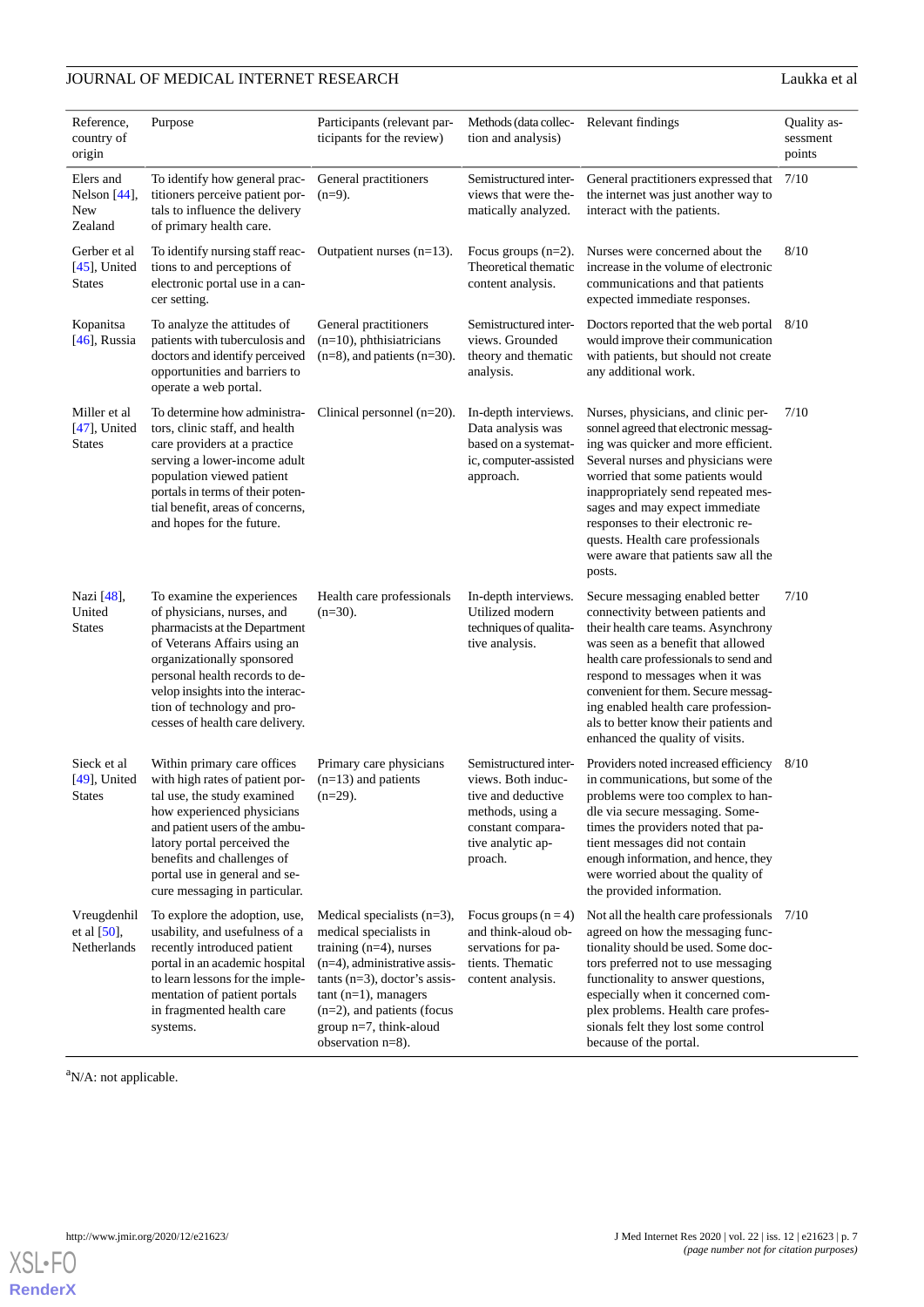<span id="page-8-0"></span>**Table 4.** An example of coding in thematic synthesis.

| Line-by-line coding <sup>a</sup>                                                                                                                                                                                                           | Initial code <sup>b</sup>                                                | Descriptive<br>theme <sup>c</sup> | Subtheme <sup>a</sup>                                         | Analytical<br>theme <sup>e</sup>        |
|--------------------------------------------------------------------------------------------------------------------------------------------------------------------------------------------------------------------------------------------|--------------------------------------------------------------------------|-----------------------------------|---------------------------------------------------------------|-----------------------------------------|
| "It is just that the days are filled with patient lists, and suddenly<br>it is 4 o'clock, and then you are off to home. We haven't orga-<br>nized the time for it" $[43]$                                                                  | No time organized for<br>portal communication                            | Not enough<br>time resources      | Lack of time and exper-<br>tise for portal communi-<br>cation | Health care pro-<br>fessionals'<br>work |
| "The way my day is set up right now, I am scheduled to see<br>patients; I really have no time to respond" $[42]$                                                                                                                           | No time to respond                                                       | f t                               |                                                               |                                         |
| "You need to plan extra time to process these messages." [50]                                                                                                                                                                              | Need for extra time                                                      |                                   |                                                               |                                         |
| "Linda' explained that the activities triggered by this one<br>question required considerable effort: the process required re-<br>sources in regards to expertise in knowing the right addressee,<br>time and effort to contact them" [43] | Time effort                                                              |                                   |                                                               |                                         |
| "time constraints, and prioritizations became evident in the<br>daily clinical practice" [43]                                                                                                                                              | Time constraints                                                         |                                   |                                                               |                                         |
| "This represented a challenge for the level of expertise re-<br>quired" [43]                                                                                                                                                               | Challenges due to the Lack of exper-<br>level of expertise re-<br>quired | tise                              |                                                               |                                         |
| "In cases when the personnel with portal access could not re-<br>spond themselves, they made contact with other professionals<br>at the clinic" $[43]$                                                                                     | Professionals could<br>not answer themselves                             |                                   |                                                               |                                         |

<sup>a</sup>Free line-by-line coding of the findings of primary studies.

b Initial codes based on line-by-line coding and formed into a *bank* of codes.

<sup>c</sup>Initial codes categorized as descriptive themes.

<sup>d</sup>Descriptive themes were grouped under a subtheme.

<sup>e</sup>Sufficiently abstract analytical themes were created to describe all the descriptive themes. This table does not contain all the descriptive themes that were categorized under Health care professionals' work.

fThe empty cells are not supposed to contain text.

First, free line-by-line coding was performed for the findings of the primary studies. Second, initial codes were created using line-by-line coding. Every sentence had at least one initial code, but using several codes for a sentence was also possible, albeit rare, in this review. The use of line-by-line coding enabled the translation of concepts from one study to another. Initial codes formed a *bank* of codes, and new codes were developed when necessary, and the synthesis began at this point. Third, codes

were grouped into descriptive themes based on their similarity. Heretofore, the synthesis was kept very close to the original findings of the included studies. Fourth, some of the descriptive themes were grouped under subthemes. Finally, analytical themes were formed. After this phase, the analytical themes were sufficiently abstract to describe all the initial descriptive themes ([Table 5](#page-9-0)) [\[36](#page-16-17)].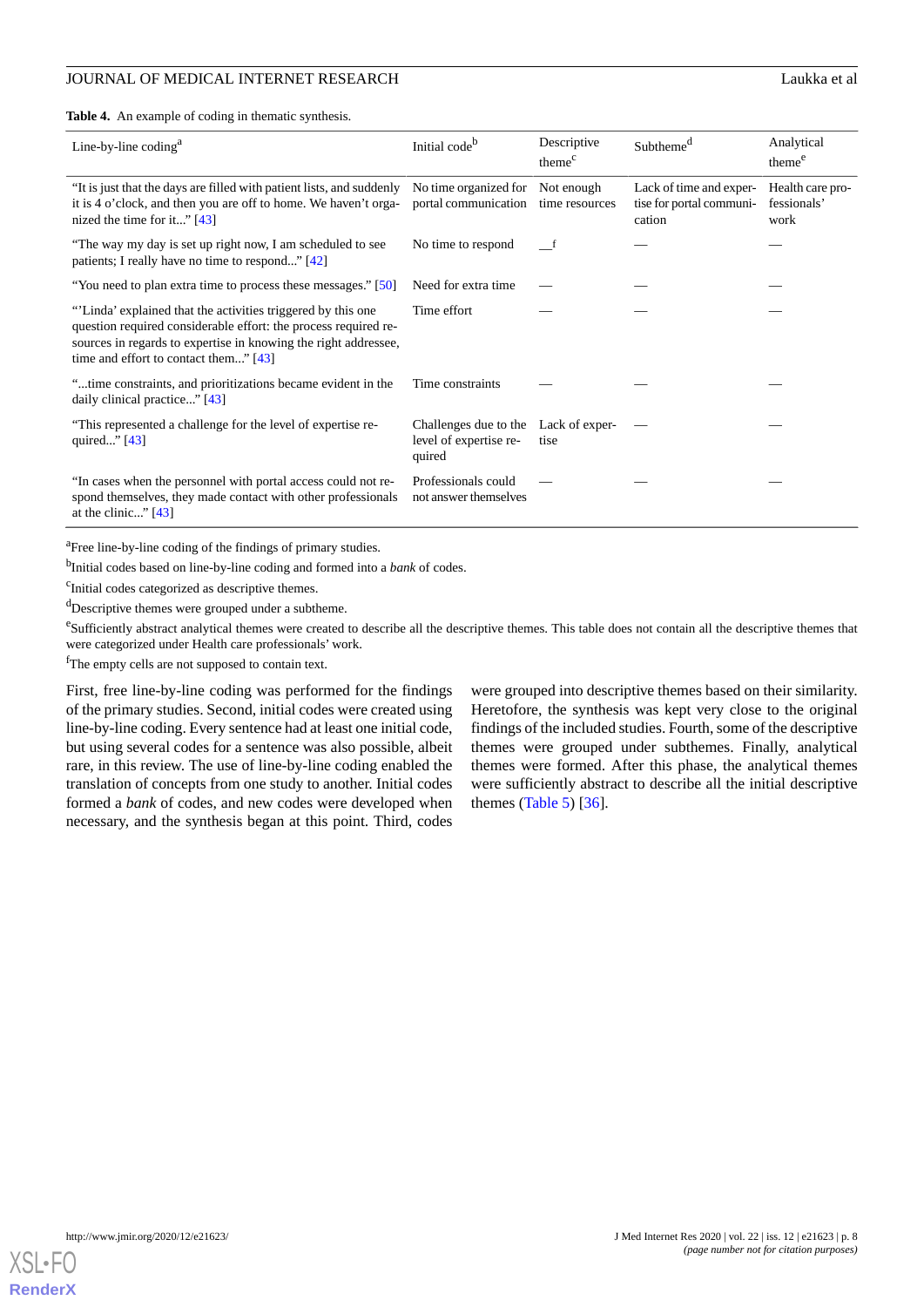<span id="page-9-0"></span>**Table 5.** An overview of analytical themes, subthemes, and descriptive themes (number of studies out of the included 13).

| Analytical themes $(n=6)$                                                       | Subthemes (11)                                                     | Descriptive themes $(n=48)$                                                                                                                                                                                                                                                                                                         |
|---------------------------------------------------------------------------------|--------------------------------------------------------------------|-------------------------------------------------------------------------------------------------------------------------------------------------------------------------------------------------------------------------------------------------------------------------------------------------------------------------------------|
| Health care professionals' work (13)                                            | Increased workload                                                 | Increases workload (8)                                                                                                                                                                                                                                                                                                              |
|                                                                                 |                                                                    | $\bullet$<br>Causes more steps in the care process (6)<br>$\bullet$<br>Causes additional tasks (1)<br>$\bullet$                                                                                                                                                                                                                     |
|                                                                                 | More efficient work                                                | Increases efficiency of work (6)<br>Saves time (2)                                                                                                                                                                                                                                                                                  |
|                                                                                 |                                                                    | Reduces telephone communication (2)                                                                                                                                                                                                                                                                                                 |
|                                                                                 | Experiences of fear and discomfort                                 | Causes fear $(3)$<br>$\bullet$<br>Confusion in professional activities (2)<br>Uncertainty about portal communication (1)<br>$\bullet$<br>Increases pressure to contact patients faster<br>$\bullet$<br>who actively use the portal $(1)$                                                                                            |
|                                                                                 | Increased awareness of the patients' situations •                  | Provides more information about the patients<br>(3)<br>Enables better overall impression of the pa-<br>$\bullet$<br>tients' situations (2)                                                                                                                                                                                          |
|                                                                                 | Lack of time and expertise for engaging in<br>portal communication | Not enough time or resources (3)<br>$\bullet$                                                                                                                                                                                                                                                                                       |
| Change in communication over the patient portals Enhanced communication<br>(12) |                                                                    | Enables more direct communication (6)<br>$\bullet$<br>Enhances connectivity (2)<br>$\bullet$<br>Promotes more frequent communication (2)<br>$\bullet$<br>More focused attention (2)<br>Easy way to communicate (2)<br>$\bullet$<br>Safe means of communication (2)<br>$\bullet$<br>Improves communication and relationship (1)<br>٠ |
|                                                                                 | Change in the means of communication                               | Transforms the means of communication (5)<br>$\bullet$<br>Variable nature of communication (1)<br>$\bullet$                                                                                                                                                                                                                         |
|                                                                                 | Deficiencies in communication                                      | Inability to communicate appropriately (4)<br>$\bullet$<br>Insensitive communication (2)<br>General nature of information, not detailed (2)                                                                                                                                                                                         |
| Patients' use of patient portals (12)                                           | Interpretation and communication                                   | Uncertainty about whether patients understand<br>$\bullet$<br>the information $(8)$<br>Patients communicating inappropriately (3)<br>$\bullet$<br>Patients providing insufficient information (1)                                                                                                                                   |
|                                                                                 | Positive consequences for patients                                 | Enables patient outcomes and experiences (6)<br>٠<br>Promotes patients' involvement (4)<br>Lowers threshold of communication (2)<br>$\bullet$<br>Nonstigmatic way to communicate (1)<br>٠<br>Patients ask more specific questions (1)<br>$\bullet$                                                                                  |
|                                                                                 | Patients' high expectations of professionals                       | Patients' expectations for rapid communication<br>$\bullet$<br>(3)<br>Patients' expectations for use of data (1)<br>٠                                                                                                                                                                                                               |
| Suitability of the patient portals for communica-<br>tion $(7)$                 | N/A <sup>a</sup>                                                   | Not suitable for complex communication (3)<br>٠<br>Not suitable for complex cases (3)<br>$\bullet$<br>Useful in remotely managing patients' condi-<br>٠<br>tions $(2)$<br>Not suitable for complex communication (1)<br>٠<br>Uniqueness of patient cases (1)                                                                        |

**[RenderX](http://www.renderx.com/)**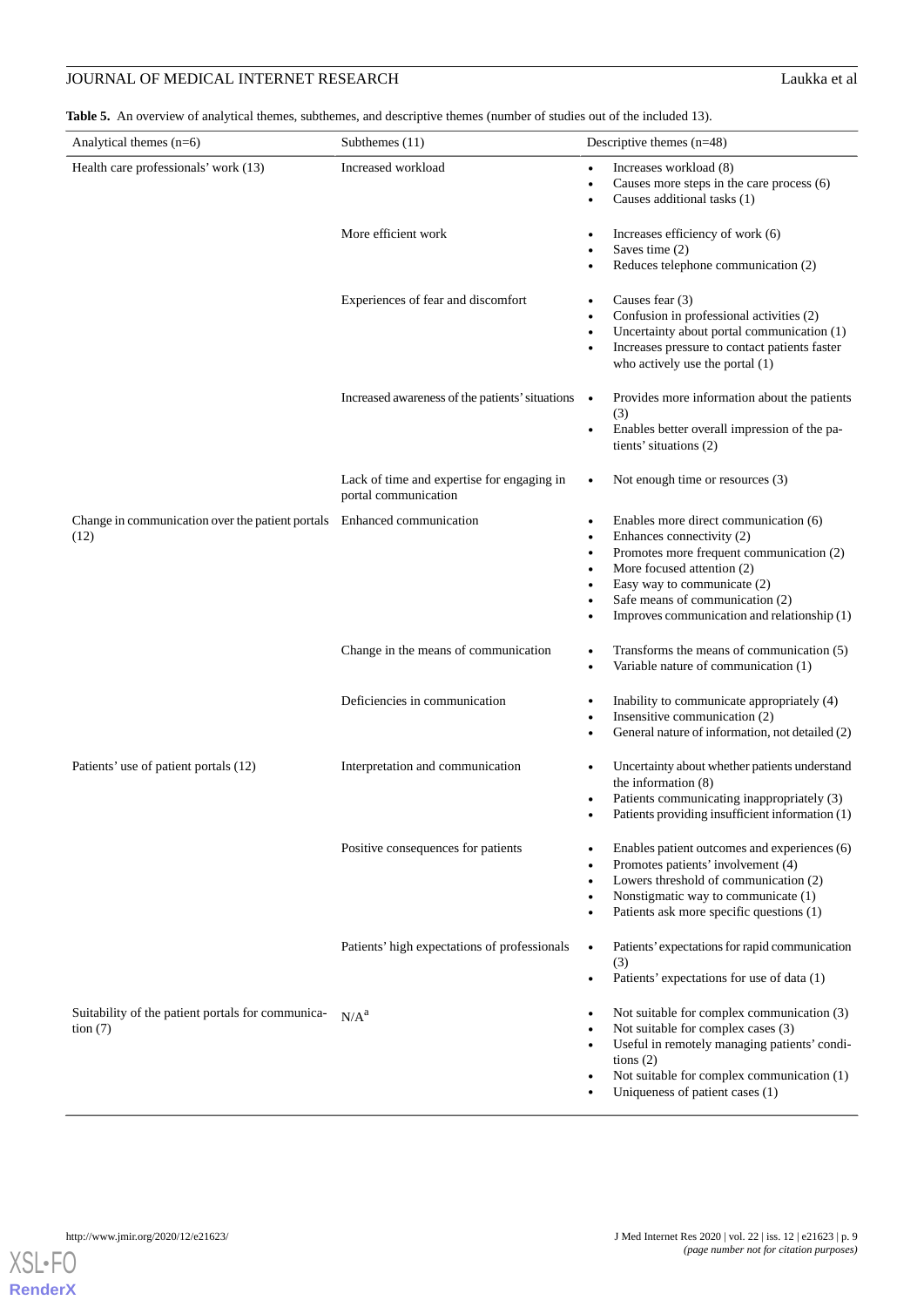| Analytical themes $(n=6)$                                           | Subthemes (11) | Descriptive themes $(n=48)$                                                                                                                                                                   |
|---------------------------------------------------------------------|----------------|-----------------------------------------------------------------------------------------------------------------------------------------------------------------------------------------------|
| Convenience of the patient portals for communi- N/A<br>cation $(7)$ |                | Flexibility to answer when convenient (4)<br>Possibility to asynchronous communication<br>٠<br>(3)<br>Portal seen as a nuisance (3)<br>Uncertainty if patients receive the information<br>(1) |
| Change in roles (4)                                                 | N/A            | Changes patients' roles (2)<br>Maintains health care professionals' responsi-<br>bility for the patients (2)<br>Transforms health care professionals' roles<br>$\bullet$<br>(1)               |

 $\mathrm{a}^{\mathrm{a}}$ N/A: not applicable.

The synthesis was conducted independently by 3 reviewers (EL, MH, and OK) at all stages. After each stage, the reviewers looked for similarities and differences in their codes and themes and agreed on the final versions.

## *Results*

## **Study Characteristics**

The included studies (N=13) originated from the United States (n=9, 69%), Norway (n=1, 8%), the Netherlands (n=1, 8%), New Zealand (n=1, 8%), and Russia (n=1, 8%). The informants in the included studies were reported to be physicians (n=82), health care professionals or clinical personnel (n=63), nurses  $(n=17)$ , and medical specialists in training  $(n=4)$ . The number of informants was not reported in 2 studies, but it was reported that they were health care professionals. The data were most commonly collected using individual interviews (n=10), but focus groups (n=2), message threads (n=1), and observation (n=1) were also used for collecting data.

## **Health Care Professionals'Experiences of Web-Based Patient-Professional Communication Over Patient Portals**

When analyzing the included studies  $(N=13)$ , 6 analytical themes were identified that were experiences related to (1) the health care professionals' work (13/13, 100%), (2) changes in communication over the patient portals (12/13, 92%), (3) the patients' use of patient portals (12/13, 92%), (4) the suitability of patient portals for communication (7/13, 54%), (5) the convenience of the patient portals for communication (7/13, 54%), and (6) the change in roles (4/13, 8%; [Table 5](#page-9-0)).

#### *Experiences Related to Health Care Professionals'Work*

Experiences related to health care professionals' work were divided into 5 subthemes, which related to the increased workload [\[39](#page-16-20),[41](#page-16-22)[,42](#page-17-0),[44-](#page-17-2)[48](#page-17-6),[50\]](#page-17-8), more efficient work [[42](#page-17-0)[,44](#page-17-2),[47](#page-17-5)[,48](#page-17-6),[50](#page-17-8)[,51](#page-17-9)], experiences of fear and discomfort [[41](#page-16-22)[,43](#page-17-1),[46](#page-17-4)[,49](#page-17-7),[50\]](#page-17-8), increased awareness of patients' situations [[41](#page-16-22)[,43](#page-17-1),[48\]](#page-17-6), and lack of time and expertise required for portal communication [[42,](#page-17-0)[43](#page-17-1),[50\]](#page-17-8).

#### **Increased Workload**

The health care professionals in the studies were concerned about the patient-professional communication increasing their

[XSL](http://www.w3.org/Style/XSL)•FO **[RenderX](http://www.renderx.com/)**

workload [\[41](#page-16-22),[42,](#page-17-0)[44](#page-17-2),[46,](#page-17-4)[48](#page-17-6),[50\]](#page-17-8). Although they saw patient participation as a positive outcome of portal communication, having greater patient participation increased the workload [\[41](#page-16-22)]. Sometimes health care professionals received messages from patients who did not actually need their help [[46\]](#page-17-4), and some of the patients overwhelmed the health care professionals by inappropriately sending them repeated messages [[47\]](#page-17-5). There were organizations where answering the portal messages was not formally incorporated into the daily work process of the professionals, and thus, some of the health care professionals had multiple portal messages waiting for responses, causing them an additional workload [\[43](#page-17-1),[50\]](#page-17-8).

Web-based patient-professional communication also increased the steps in the care process [\[38](#page-16-19)-[40](#page-16-21)[,43](#page-17-1),[45](#page-17-3)[,47](#page-17-5)]. For example, web-based communication sometimes triggered more phone calls and several follow-up questions [[38](#page-16-19)[,47](#page-17-5)]. Thus, health care professionals occasionally found it easier to just recommend that the patients scheduled an appointment instead of communicating on the internet [[39\]](#page-16-20). Health care professionals could not always trust that the patient had truly received the information over the patient portal [[38\]](#page-16-19). Thus, the professionals had to ensure by phone that patients really had received the information [[38\]](#page-16-19). When answering the patients, health care professionals also felt a need to ensure that the content of their message was correct and that the patient would not misunderstand the core message [[43\]](#page-17-1). This led to another extra step in the process.

#### **More Efficient Work**

Some health care professionals reported that web-based patient-professional communication increased the efficiency of their work  $[42, 44, 47, 48, 50, 51]$  $[42, 44, 47, 48, 50, 51]$  $[42, 44, 47, 48, 50, 51]$  $[42, 44, 47, 48, 50, 51]$  $[42, 44, 47, 48, 50, 51]$  $[42, 44, 47, 48, 50, 51]$  $[42, 44, 47, 48, 50, 51]$ . Not only was the web-based communication itself more effective but it also improved the efficiency and quality of face-to-face office visits because patients were able to communicate with professionals before the visits [[42,](#page-17-0)[47](#page-17-5),[48,](#page-17-6)[50](#page-17-8)]. Face-to-face visits were improved because communicating with the patients on the internet before the visits helped the professionals to be more prepared for the consultation [[42\]](#page-17-0). According to some health care professionals, communicating over the portal also saves time because sending electronic messages is faster than making phone calls [\[47](#page-17-5)]. Due to the web-based patient-professional communication, health care professionals were able to reduce the volume of incoming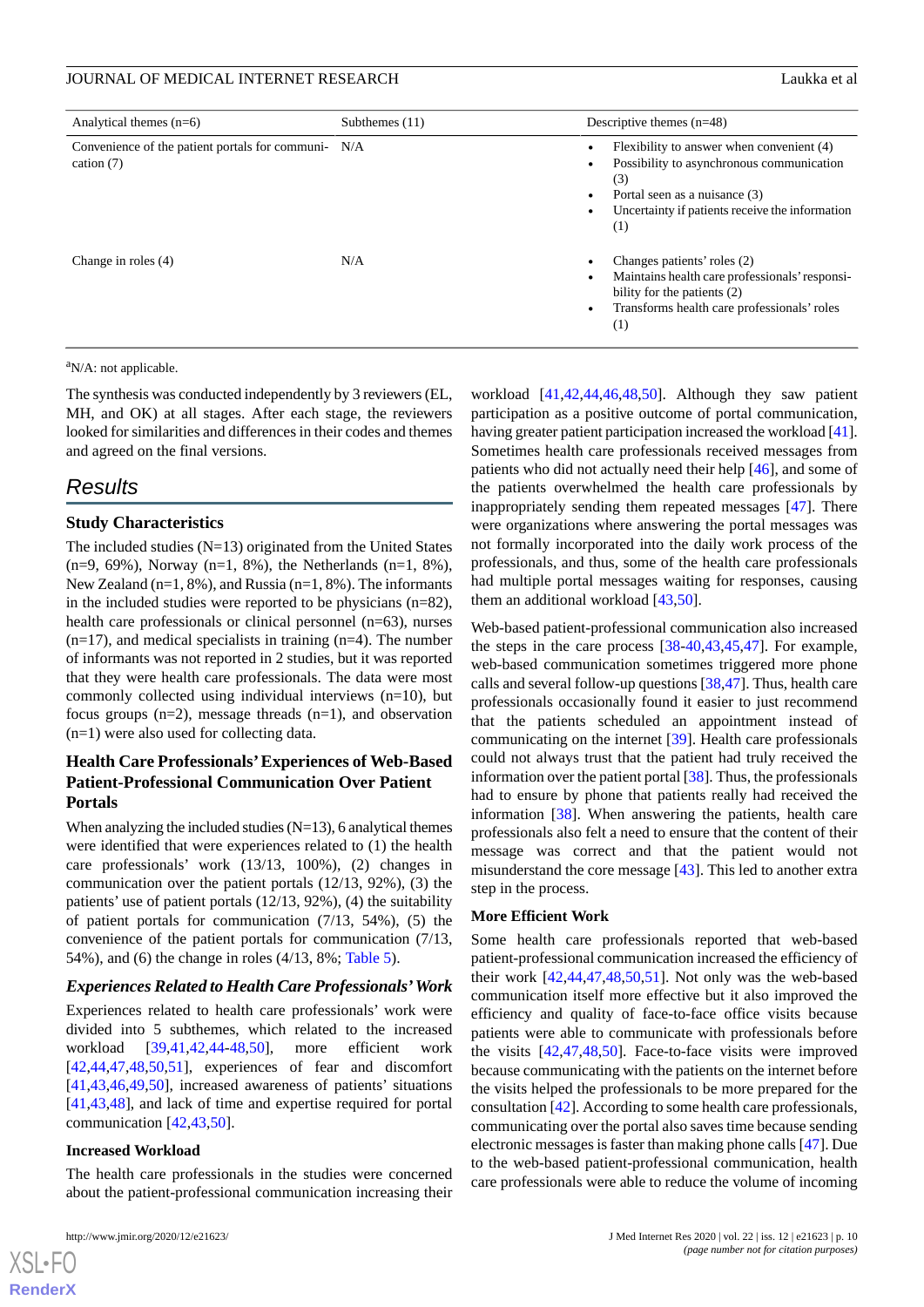phone calls [\[47](#page-17-5)], thus avoiding some challenges encountered with them [[48\]](#page-17-6).

#### **Experiences of Fear and Discomfort**

In some cases, communicating over the patient portals caused a degree of fear and concern among health care professionals. Health care professionals feared that patients may discover a significant change in their well-being, diagnosis, or prognosis in the doctors' notes without first communicating with health care professionals [[41](#page-16-22)[,46](#page-17-4)]. Due to this fear, the professionals felt pressure to contact patients who actively used portals faster to prevent them from discovering any changes by themselves [[41\]](#page-16-22).

In some cases, health care professionals were afraid of communicating on the internet [[43\]](#page-17-1). Patient portals caused some confusion in the professionals' activities [\[49](#page-17-7),[50\]](#page-17-8) by making health care professionals feel slightly uncomfortable [\[50](#page-17-8)] or *getting lost* in their professional activities [[49\]](#page-17-7). In addition, health care professionals felt uncertain about how to deal with portal communication, and they felt that they had to focus on the articulation and content of their messaging, which again required considerable effort [\[43](#page-17-1)].

#### **Increased Awareness of Patients'Situations**

Web-based patient-professional communication increased the health care professionals' knowledge of their patients [\[41](#page-16-22)] and resulted in receiving more detailed patient information [[43\]](#page-17-1). On patient portals, health care professionals could better capture things that did not come up during face-to-face consultations [[43\]](#page-17-1), and patients were more inclined to share sensitive information [\[48](#page-17-6)]. Due to web-based patient-professional communication, health care professionals gained a better overall impression of their patients' situations  $[43,48]$  $[43,48]$  $[43,48]$ . Due to the more frequent communication, health care professionals knew their patients better [[48\]](#page-17-6) and learned more about their patients'needs [[43\]](#page-17-1).

### **Lack of Time and Expertise for Engaging in Portal Communication**

Sometimes, health care professionals reported that they did not have enough time for portal communication [\[42](#page-17-0),[43](#page-17-1)[,50](#page-17-8)], and they needed extra time to process the portal messages [[50\]](#page-17-8). For example, some health care professionals answered messages in their spare time [[50\]](#page-17-8). The professionals were also challenged by the level of expertise required for portal communication, as they were not always able to answer portal messages by themselves and needed support from other professionals [\[43](#page-17-1)].

## *Experiences Related to Changes in Communication Over Patient Portals*

The health care professionals' experiences were also related to changes in communication over the patient portals. According to professionals, web-based patient-professional communication enhanced communication [\[39](#page-16-20)[,42](#page-17-0),[43](#page-17-1),[46,](#page-17-4)[48](#page-17-6)[,49](#page-17-7)], but also changed the way of communicating [[38,](#page-16-19)[43](#page-17-1),[44,](#page-17-2)[50](#page-17-8)], and sometimes led to deficiencies in communication [\[38](#page-16-19),[39,](#page-16-20)[45](#page-17-3),[49\]](#page-17-7).

#### **Enhanced Communication**

Several descriptive themes showed that web-based patient portals enhanced communication. When communicating on the

internet, health care professionals provided patients with more direct answers [\[39](#page-16-20),[42](#page-17-0)[,46](#page-17-4),[48](#page-17-6)[,49](#page-17-7)] by keeping their writing short and concise [[43,](#page-17-1)[48](#page-17-6)]. Communicating on the internet also increased connectivity [\[48](#page-17-6)] and gave health care professionals an additional way to reach out to the patients [[43\]](#page-17-1). Communication over the portal was more frequent, and occasionally [[48\]](#page-17-6), the patients' postings acted as triggers for further communication [[43\]](#page-17-1). Sometimes, due to web-based communication, health care professionals were able to pay more focused attention to their patients' needs [\[48](#page-17-6)]. Communicating on the internet was perceived as easy because it enabled the professions to give direct answers to their patients without using intermediates, while also improving some patients' access to health services [[43,](#page-17-1)[48](#page-17-6)]. In addition, web-based communication was perceived to be safer than traditional face-to-face communication because portal communication allowed the patients to consider issues that had been discussed earlier [[40](#page-16-21),[42\]](#page-17-0) and it left *a trail* concerning the issues that had been discussed [[42\]](#page-17-0).

#### **Change in the Means of Communication**

Web-based patient-professional communication meant that health care professionals learned to communicate with patients in a new way [[43](#page-17-1)[,44](#page-17-2)]. When communicating on the internet, the dynamics of communication changed [[50\]](#page-17-8). For example, there were no nonverbal clues [[43\]](#page-17-1). Some health care professionals learned to communicate over the portal in a casual way, as they did on the internet in their personal lives [\[43](#page-17-1)], and they learned when to use web-based communication instead of other means of communication [[38\]](#page-16-19).

#### **Deficiencies in Communication**

Sometimes health care professionals were unable to communicate appropriately over the portal [\[38](#page-16-19)[,39](#page-16-20)[,45](#page-17-3),[49\]](#page-17-7), and in the worst cases, the communication was insensitive [[38\]](#page-16-19), lacking in empathy, and overlooked the patients' cues of distress [[39,](#page-16-20)[40\]](#page-16-21). Insensitive communication did not encourage patients to attempt further communication [[39](#page-16-20)], and in some cases, health care professionals mentioned that they selected a portal function to prevent patients from replying to message threads over the patient portal [\[45](#page-17-3)].

Sometimes communication was poor because health care professionals only had limited information available about the patients. For this reason, health care professionals were not always able to respond in a detailed manner, providing less specific advice to the patient [[43\]](#page-17-1). In addition, health care professionals had variations in their expectations and attitudes toward portal communication. For example, although some professionals offered clear guidance over the portals, others were more equivocal [[49\]](#page-17-7).

## *Experiences Related to the Patients' Use of Patient Portals*

Health care professionals also had experiences related to the patients' use of patient portals. Health care professionals were worried about the patients' interpretations and communication over the portal [[39-](#page-16-20)[41](#page-16-22),[43,](#page-17-1)[44](#page-17-2),[46,](#page-17-4)[47](#page-17-5),[49,](#page-17-7)[50](#page-17-8)], but they also saw that web-based patient-professional communication had positive consequences for patients [[39-](#page-16-20)[43](#page-17-1)[,46](#page-17-4)[,48](#page-17-6),[50\]](#page-17-8). Furthermore, the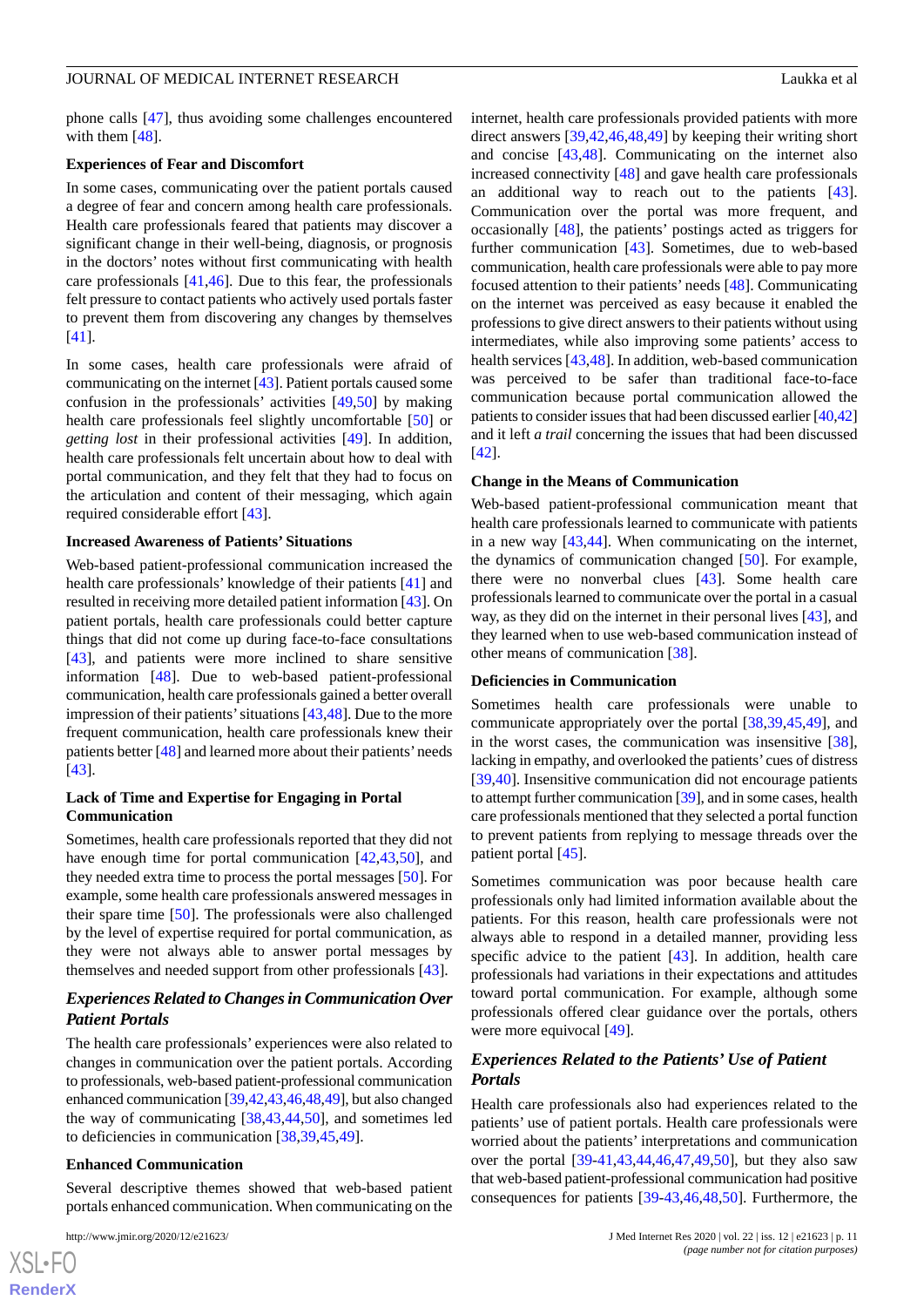possibility of communicating on the internet made health care professionals feel that the patients had high expectations from them [\[41](#page-16-22),[45](#page-17-3)[,47](#page-17-5),[48\]](#page-17-6).

#### **Interpretation and Communication**

Health care professionals were uncertain whether the patients understood the information that was communicated over the patient portals [[43,](#page-17-1)[46](#page-17-4),[50\]](#page-17-8). Some health care professionals reported that some of the patients were not able to understand the given information [\[41](#page-16-22),[44](#page-17-2)[,47](#page-17-5),[50\]](#page-17-8) and that the patients made their own interpretations [\[40](#page-16-21)]. Not understanding the given information left patients unsure about what to do next [\[39](#page-16-20)].

In some cases, patients used the portal inappropriately [[49\]](#page-17-7) and sent unsuitable messages to health care professionals [[43](#page-17-1),[47,](#page-17-5)[49\]](#page-17-7). For example, one patient sent a health care professional a picture from his vacation, which had nothing to do with the patient's health status [[49\]](#page-17-7). In addition, some patients provided insufficient [\[49](#page-17-7)] and poor-quality information [\[49](#page-17-7),[50\]](#page-17-8). For example, patients occasionally write lengthy descriptions devoid of clarity and clear questions [[49\]](#page-17-7).

#### **Positive Consequences for Patients**

From the viewpoint of health care professionals, web-based patient-professional communication had positive consequences for patients, such as better patient engagement [[40](#page-16-21)[,41](#page-16-22),[48\]](#page-17-6), positive patient behavior [[39\]](#page-16-20), increased health status [\[46](#page-17-4)], and increased trust and satisfaction [[48\]](#page-17-6). In addition, patients were better informed about their diseases and treatments [\[50](#page-17-8)] and started to follow the health care professionals'recommendations more carefully [\[46](#page-17-4)]. As the patients had better knowledge, they were able to present more specific questions to health care professionals [\[43](#page-17-1)]. Occasionally, the level of their questions was so advanced that the health care professionals felt unprepared for them [[43\]](#page-17-1). Portal communication also promoted patients' involvement and participation, and the health care professionals asked for their patients' opinions and concerns over the portal [[39](#page-16-20)[,42](#page-17-0)]. The threshold to discussing fearful or shameful topics was lowered as the negative feelings associated with these topics did not influence communication as much as they would in face-to-face settings [\[43](#page-17-1),[48\]](#page-17-6).

#### **Patients' High Expectations of Professionals**

When communicating over the portal, health care professionals reported that their patients expected rapid communication [\[41](#page-16-22)] and immediate responses to their electronic requests or status updates [[45](#page-17-3)[,47](#page-17-5)]. In addition, the professionals expressed concerns that patients often expected that professionals could view data, for example, on blood glucose levels, they entered, further influencing health care professionals' endorsement of use [[48\]](#page-17-6).

## *Experiences Related to the Suitability of Patient Portals for Communication*

The suitability of web-based patient-professional communication varied between patient cases. Patient portals were perceived as useful in some patients' cases, such as for managing chronic conditions remotely [\[49](#page-17-7)] and learning about acute changes in their conditions [[46\]](#page-17-4). However, as each patient's case was unique [\[40](#page-16-21)], communicating over the portal was not the right

choice for all cases. Health care professionals experienced difficulties with complex issues [[38,](#page-16-19)[50\]](#page-17-8), complex patient cases [[49,](#page-17-7)[50\]](#page-17-8), and complex information [\[41](#page-16-22)]. According to health care professionals, patient portals were not suitable for communication of complex issues [[38,](#page-16-19)[50](#page-17-8)], and occasionally, they felt that a richer communication platform was needed for more meaningful conversations [[38\]](#page-16-19), such as treatment and prognosis discussions [[41\]](#page-16-22). Health care professionals prefer not to use patient portals for complex patient cases [\[49](#page-17-7),[50\]](#page-17-8) due to limitations of the portals to convey deeper knowledge [\[43](#page-17-1)]. The professionals were also concerned about sharing complex information over the portal and agreed that sharing certain information, such as treatment discussions, was acceptable over the portal, whereas other types of information, such as prognoses, were not suitable for portal communication [\[41](#page-16-22)].

## *Experiences Related to the Convenience of Patient Portals for Communication*

Some health care professionals appreciated the flexibility to answer portal messages when convenient [[43](#page-17-1)[,48](#page-17-6),[49\]](#page-17-7) and saw asynchronous communication to be beneficial [[43](#page-17-1)[,46](#page-17-4),[48\]](#page-17-6). Sometimes, the professionals preferred the slower time line of web-based communication, as it allowed them to discuss and research their responses before sending an answer to the patients' questions [\[45](#page-17-3)].

Not all health care professionals preferred web-based patient-professional communication. Some of the health care professionals saw portal communication as a nuisance [[42\]](#page-17-0) and felt that asynchrony disrupted care [\[38](#page-16-19)]. Poor convenience was also related to communication in those cases when health care professionals did not receive a confirmation that the patient had viewed a message [\[38](#page-16-19)]. This left the health care professionals unsure about whether the patients had read their instructions. Health care professionals also had differing views on the messaging functionality of patient portals [[50\]](#page-17-8). For instance, nurses reported that they advised patients to ask questions over the portal, whereas some doctors preferred not to use the portal's messaging function to answer questions [[50\]](#page-17-8).

### *Experiences Related to Changes in Roles*

Web-based patient-professional communication has changed the roles of patients and health care professionals [\[50](#page-17-8)]. Some professionals reported that communicating with patients on the internet gave the patients more ownership and made them partners of the health care professionals [\[41](#page-16-22),[50\]](#page-17-8), which again transformed the professionals'roles [\[50](#page-17-8)]. However, despite the change in their role, the core element of the patient-professional relationship remained the same because after all, the health care professionals were still responsible for their patients [\[40](#page-16-21),[42\]](#page-17-0).

## *Discussion*

### **Principal Findings**

This systematic review identified how health care professionals experienced web-based patient-professional communication via patient portals. A thematic synthesis produced 6 analytical themes that described health care professionals' experiences concerning (1) health care professionals' work, (2) changes in communication over the patient portal, (3) patients' use of the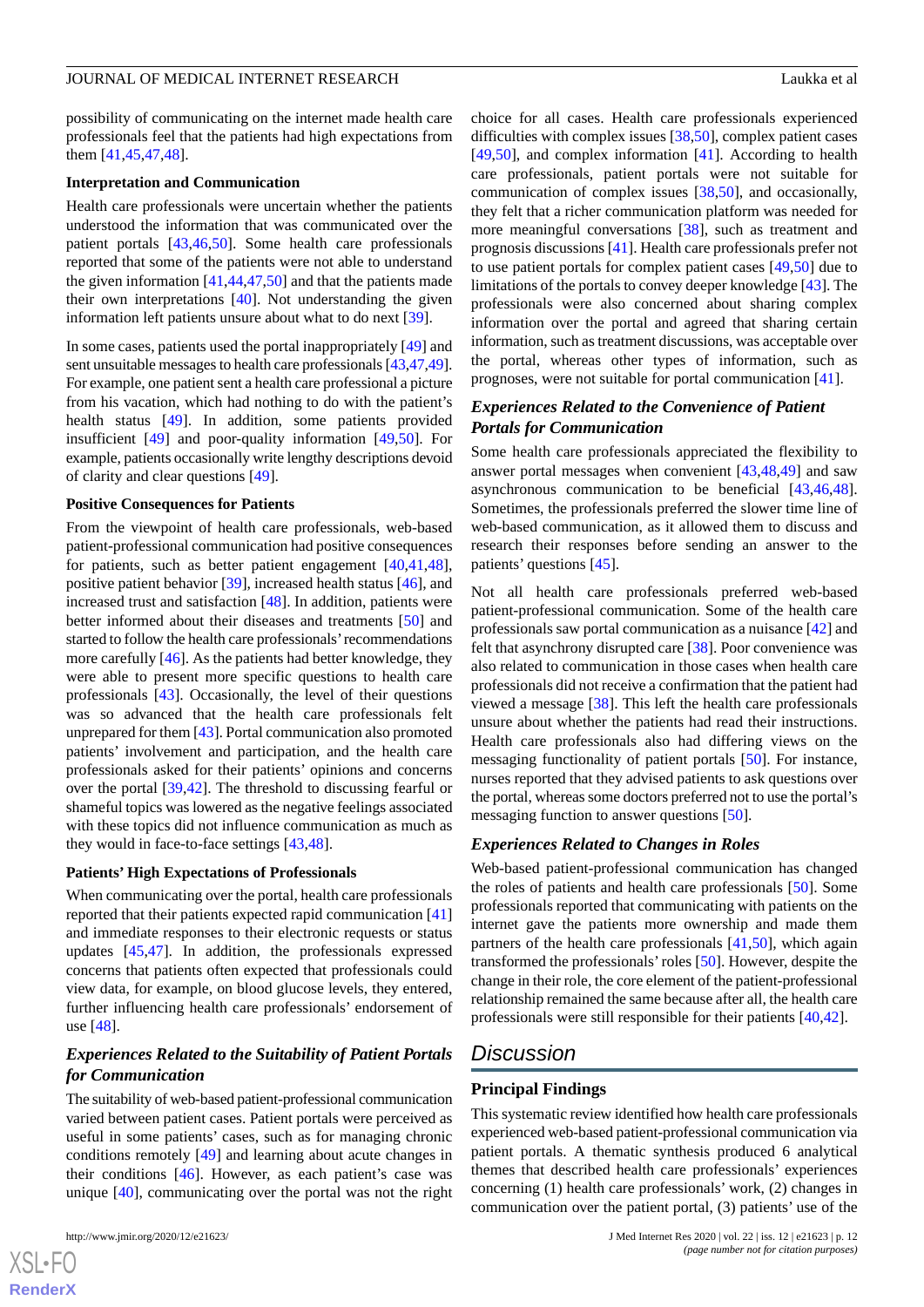patient portals, (4) the suitability of the patient portals, (5) the convenience of patient portals, and (6) changes in roles. The descriptive themes described in the analytical themes can be divided into positive and negative experiences, and some of the experiences seem to overlap so that even within the same study, some health care professionals seemed to experience the same feature positively, whereas others experienced it negatively.

Overall, health care professionals experienced web-based patient-professional communication positively, as it made their work more efficient, increased their knowledge about their patients' situations, enhanced communication, had positive consequences for patients, and changed health care professionals' and patients'roles in a positive way. In addition, the findings of prior studies support some of the positive experiences found in this review  $[6,14,48]$  $[6,14,48]$  $[6,14,48]$  $[6,14,48]$  $[6,14,48]$ . In the review by Otte-Trojel et al [[8\]](#page-15-7), several studies mentioned how patient portals enabled building an ongoing, personal relationship that included mutual trust and responsibility. In this review, it seemed that web-based patient-professional communication is especially beneficial in that it produces positive consequences for patients, such as better patient engagement [\[35](#page-16-16)[-39](#page-16-20),[42](#page-17-0),[44,](#page-17-2)[46\]](#page-17-4). The findings of this review are in agreement with those of the earlier studies, which indicated that web-based communication may drive patient engagement to a new improved level [[14](#page-15-13)[,48](#page-17-6),[49\]](#page-17-7).

In this review, health care professionals also reported that web-based patient-professional communication had a positive impact on health care professionals' and patients'roles [[37](#page-16-18)[,46](#page-17-4)] and that the patient-professional relationship remained the same as when having face-to-face contacts [[40](#page-16-21)[,42](#page-17-0)]. Prior studies have shown that health care professionals were worried that web-based communication may change patient-professional relationships [[14](#page-15-13)[,50](#page-17-8)]. In the study by Geerts et al [\[18](#page-15-17)], health care professionals expressed concerns that if they did not respond to a digital conversation quickly enough, the patient-professional relationship may change.

In this review, health care professionals' negative experiences were related to increased workload, time pressure, lack of expertise, communication problems, and the patients' interpretations and high expectations. In prior studies, the daily workload of health care professionals has also been reported to have a negative impact on web-based patient-professional communication [\[5](#page-15-4),[14](#page-15-13)[,51](#page-17-9)]. In this review, health care professionals were worried about their patients' ability to understand information given over the patient portals. In the study by Baudendistel et al [\[52](#page-17-10)], health care professionals were likewise concerned about patients autonomously handling the information.

The analytical themes of (1) experiences of convenience and (2) changes in the means of communication included both positive and negative aspects. For example, some health care professionals appreciated the flexibility to communicate over the patient portal asynchronously [\[39](#page-16-20),[44](#page-17-2),[45\]](#page-17-3), whereas some saw asynchronous web-based patient-professional communication as a nuisance [[42\]](#page-17-0). In addition, some health care professionals felt that it was because of the portals that they had learned to communicate in a modern way, and they saw this as a positive

 $XS$  • FC **[RenderX](http://www.renderx.com/)** thing [[39,](#page-16-20)[40\]](#page-16-21). However, some health care professionals also reported that the lack of nonverbal cues, such as body language, tone of voice, and gaze, made it difficult for them to assess whether the patient actually understood the information that they were providing [[43\]](#page-17-1).

Some of the included studies seemed to suggest an overall more positive insight into web-based patient-professional communication than other studies. Moreover, in some studies, health care professionals had overlapping positive and negative experiences about patient-professional communication. These kinds of overlapping experiences have also been detected in earlier studies [[9,](#page-15-8)[21](#page-16-2)]. There are a number of possible explanations as to why health care professionals in some studies have more positive experiences with web-based patient-professional communication than the others. First, within the same study, the differences might be explained by variations in the level of digital competence between health care professionals [\[53](#page-17-11)]. Those professionals who are more experienced in information technology usage might experience web-based patient-professional communication more positively because they know how to use patient portals and understand when to use them instead of other means of communication [[38\]](#page-16-19). Then, professionals who are not very experienced users of patient portals might struggle with web-based communication and communicate in an inappropriate manner [[34](#page-16-15)[,35](#page-16-16),[41](#page-16-22)[,45](#page-17-3)].

Second, differences in the experiences of health care professionals in different studies might be attributed to the differences in patient portals. Some of the portals might be less user-friendly than others. According to Kruse et al [[25\]](#page-16-6), patient portals obtain a higher level of acceptance if they are user-friendly. Alpert et al [[38\]](#page-16-19) noted that health care professionals were concerned about not receiving confirmations or notifications of whether their patients had checked their secure messages; thus, they had to contact patients by phone to ensure that the patients had received their messages. This indicates that the patient portal used in the study was not very user-friendly, as it eventually increased the health care professionals' workload and required an extra step in the care process [[38\]](#page-16-19).

Third, different health care organizations seem to have different practices in providing time and other resources for portal communication. In the study by Das et al [\[43](#page-17-1)], there was no time scheduled for web-based patient-professional communication; however, Nazi et al [\[48](#page-17-6)] noted that although health care professionals were worried about an increase in their workloads, it had been manageable because the use of the patient portal had grown in an organized way.

This systematic review showed that some health care professionals had learned how to deal with portal communications and identify when web-based patient-professional communication was appropriate [[38\]](#page-16-19). However, some health care professionals seemed to struggle with web-based patient-professional communication, and this may even lead to feelings of fear and discomfort. In addition, a prior study reported that health care professionals found it difficult to learn new ways to communicate with patients over the patient portals [[54\]](#page-17-12), and it has also been reported that new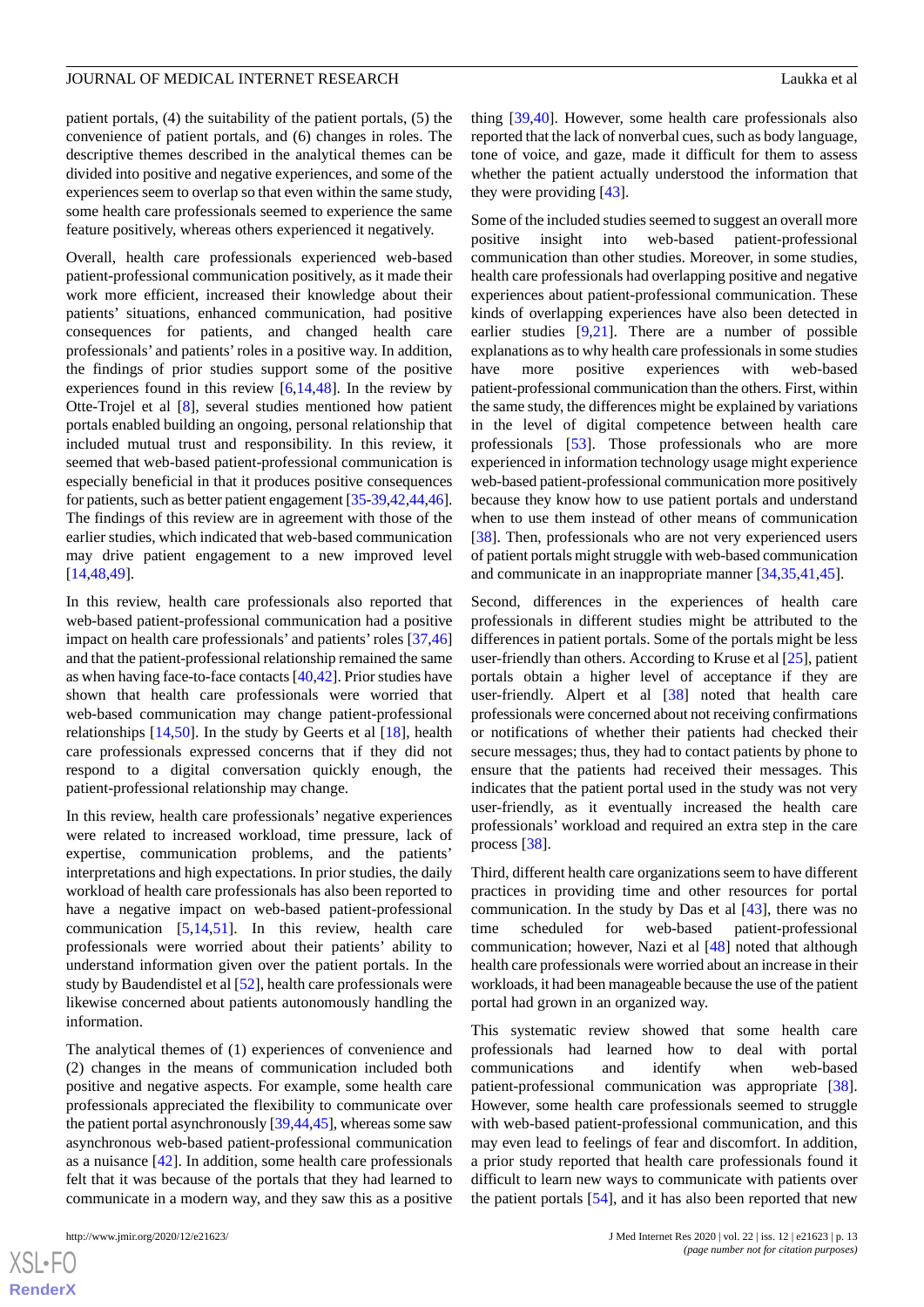skills are required to meet the new demands in the era of eHealth [[55\]](#page-17-13).

Health care professionals' web-based communication skills should be enforced by training because it has been proven to be effective in changing their behavior [[14\]](#page-15-13), such as improving the use of core communication skills [\[7,](#page-15-6)[52](#page-17-10)] and enhancing empathic expression [[56\]](#page-17-14). In addition, providing health care professionals with more training and technical support on patient portals might be beneficial to ensure positive staff attitudes [\[57\]](#page-17-15). More training for health care professionals on this topic might reduce their fear and discomfort concerning communicating over patient portals and assist them in communicating in an appropriate manner. In addition, training could possibly help health care professionals learn about new ways to counsel patients. In the study by Björk et al [\[58](#page-17-16)], physicians became more aware of how to communicate with their patients on the internet, how to simplify medical terms, and how to provide extensive medical information after using an Ask the Doctor service.

It appears that web-based patient-professional communication is not suitable for all kinds of communication, such as communicating about complex issues [\[34](#page-16-15),[46\]](#page-17-4), complex patient cases [[45,](#page-17-3)[46](#page-17-4)], and complex information [[41\]](#page-16-22). This kind of communication still requires face-to-face consultation or at least contact over the phone. However, in some cases, portal communication may be useful, and sometimes patients are even willing to pay for the possibility of contacting their health care professionals on the internet [[59\]](#page-17-17). For example, web-based patient-professional communication has been seen to be useful in acutely changing conditions [\[46](#page-17-4)] and in cases where it is less fearful and shameful to discuss matters on the internet [\[39](#page-16-20),[44\]](#page-17-2). Currently, in the era of the COVID-19 pandemic, some patients display valiant acts of benevolence by preferring remote communication over face-to-face consultations to protect health care professionals from the virus [\[60](#page-17-18)]. Using telemedicine, such as patient portals, enables health care organizations to provide care and support for those who require it by minimizing the risk of exposure to patients and health care workers [[60\]](#page-17-18). Due to the COVID-19 pandemic, the use of web-based patient-professional communication may increase considerably and quite rapidly.

#### **Practical Implications and Further Research**

As web-based patient-professional communication is becoming more common [\[14](#page-15-13)], more attention should be paid to it by policy makers, health care organizations, and educational institutions. Policy makers aiming for more patient-centered care should understand that developing health care professionals'web-based communication skills is essential for developing patient-centered health services, and attention should be paid to this issue in health programs and eHealth strategies. Health care organizations should invest in patient portals that are easy to use and functional. For example, they should provide notifications when patients read a message and ensure successful teamwork between professionals. In addition, having multimodal training materials available at sign-up and first portal log-in might be beneficial [\[61](#page-17-19)]. Moreover, organizations should schedule enough time for portal communication and arrange training on their use for health care professionals. According

 $XS$ -FO **[RenderX](http://www.renderx.com/)** to a recent study by Hefner et al [[61\]](#page-17-19), training professionals could help them to communicate more efficiently on patient portals, for example, using secure messaging. Health care organizations and enterprises responsible for developing patient portals should also take into consideration the observations of health care professionals about the problems and benefits of patient portals. Health care professionals should also be included in the development of patient portals. Finally, educational institutes should take into account the increase in web-based patient-professional communication in their curricula.

As this review has shown, health care professionals have concerns over their patients' ability to understand the information provided over patient portals. In future research, it would also be interesting to examine whether patients agree with this concern. Due to the COVID-19 pandemic, the use of patient portals might increase, further transforming the nature of communication and making it an even more essential part of health care. Examining whether a change occurs in attitudes and experiences after the pandemic would also be interesting to provide some very current and up-to-date information on web-based patient-professional communication.

#### **Limitations**

The limitations of this review concern the search strategy, eligibility criteria, and heterogeneity of the selected studies. An electronic search of databases is effective, but it may not identify all eligible studies [[62\]](#page-18-0). For example, only peer-reviewed studies were included in this review, and thus, relevant studies classified as gray literature might have been excluded [\[30](#page-16-11)]. This review only included studies that solely considered patient portals. Health care professionals also use other communication forms, such as video consultations [[63\]](#page-18-1), which were not considered in this review. Including studies examining video consultations might have provided more detailed information about remote communication; however, communication via video or text might also differ.

The studies included in this review originated from several different countries in which the level of digital health solutions usage varies. Most of the studies were conducted in the United States. Thus, the scope of the studies might not have provided generalized results about web-based patient-professional communication because health care systems and digital solutions vary between different countries.

#### **Conclusions**

Health care professionals had both positive and negative experiences related to web-based patient-professional communication. The positive experiences were most commonly related to the patients and patient outcomes, such as learning more about patients' situations and having better patient engagement. The negative experiences were related to aspects such as the additional workload on health care professionals, deficiencies in communication, patients' false interpretations, and the suitability of patient portals for communication. Negative experiences of health care professionals related to the use of patient portals seemed to be associated to the poor functionality of the portals and insufficient training and resourcing.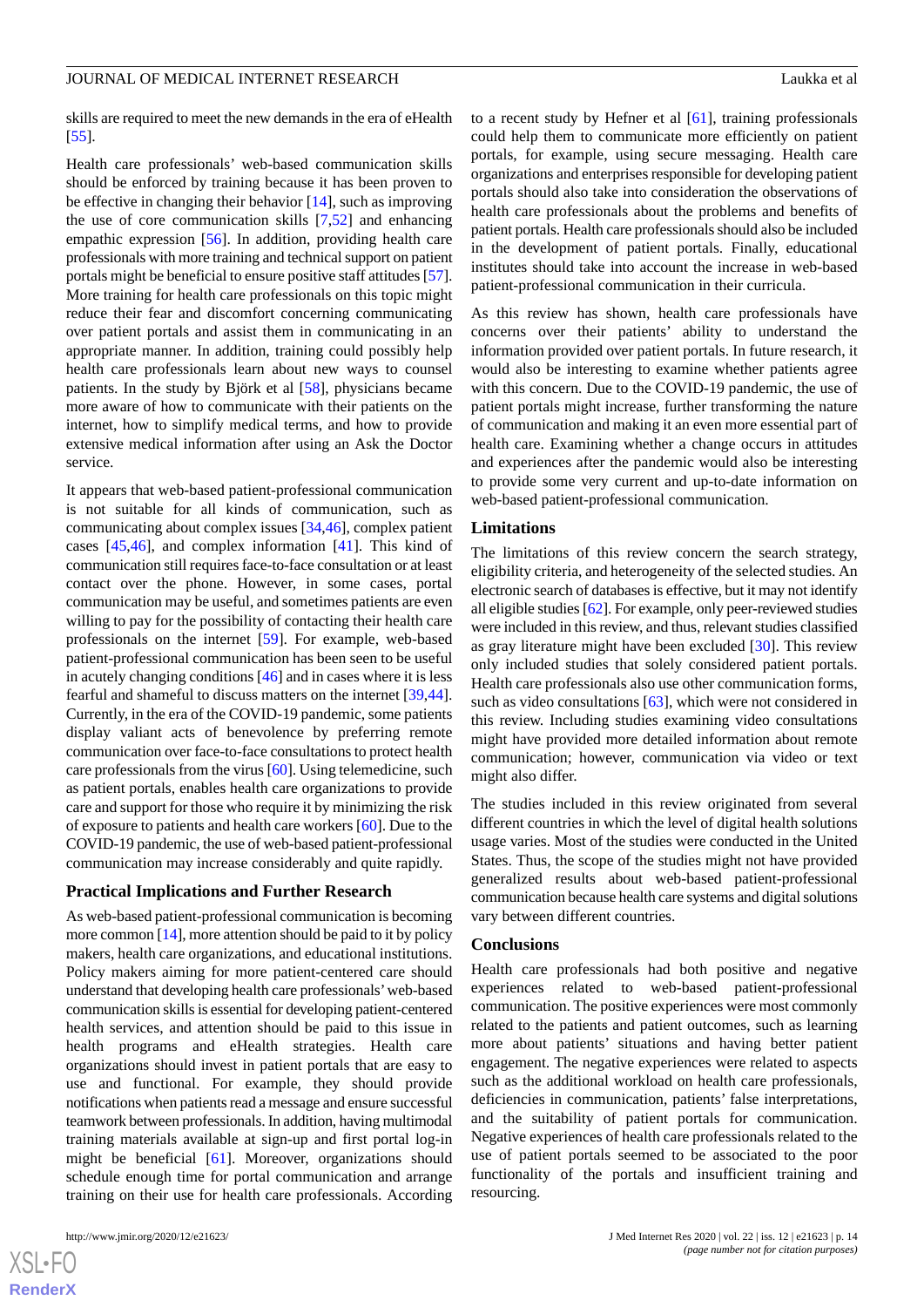## **Acknowledgments**

This work was supported by the Strategic Research Council at the Academy of Finland under grant number 327145.

## **Conflicts of Interest**

None declared.

## <span id="page-15-0"></span>**References**

- <span id="page-15-1"></span>1. Wind TR, Rijkeboer M, Andersson G, Riper H. The COVID-19 pandemic: the 'black swan' for mental health care and a turning point for e-health. Internet Interv 2020 Apr;20:100317 [[FREE Full text](https://linkinghub.elsevier.com/retrieve/pii/S2214-7829(20)30046-4)] [doi: [10.1016/j.invent.2020.100317](http://dx.doi.org/10.1016/j.invent.2020.100317)] [Medline: [32289019](http://www.ncbi.nlm.nih.gov/entrez/query.fcgi?cmd=Retrieve&db=PubMed&list_uids=32289019&dopt=Abstract)]
- <span id="page-15-2"></span>2. From Innovation to Implementation. World Health Organization. 2016. URL: [https://www.euro.who.int/\\_\\_data/assets/](https://www.euro.who.int/__data/assets/pdf_file/0012/302331/From-Innovation-to-Implementation-eHealth-Report-EU.pdf) [pdf\\_file/0012/302331/From-Innovation-to-Implementation-eHealth-Report-EU.pdf](https://www.euro.who.int/__data/assets/pdf_file/0012/302331/From-Innovation-to-Implementation-eHealth-Report-EU.pdf) [accessed 2020-11-25]
- <span id="page-15-3"></span>3. Weingart SN, Rind D, Tofias Z, Sands DZ. Who uses the patient internet portal? The PatientSite experience. J Am Med Inform Assoc 2006;13(1):91-95 [\[FREE Full text](http://europepmc.org/abstract/MED/16221943)] [doi: [10.1197/jamia.M1833\]](http://dx.doi.org/10.1197/jamia.M1833) [Medline: [16221943](http://www.ncbi.nlm.nih.gov/entrez/query.fcgi?cmd=Retrieve&db=PubMed&list_uids=16221943&dopt=Abstract)]
- <span id="page-15-4"></span>4. Ammenwerth E, Schnell-Inderst P, Hoerbst A. The impact of electronic patient portals on patient care: a systematic review of controlled trials. J Med Internet Res 2012 Nov 26;14(6):e162 [\[FREE Full text\]](https://www.jmir.org/2012/6/e162/) [doi: [10.2196/jmir.2238\]](http://dx.doi.org/10.2196/jmir.2238) [Medline: [23183044](http://www.ncbi.nlm.nih.gov/entrez/query.fcgi?cmd=Retrieve&db=PubMed&list_uids=23183044&dopt=Abstract)]
- <span id="page-15-5"></span>5. The Value of Personal Health Records and Web Portals to Engage Consumers and Improve Quality. Robert Wood Johnson Foundation. 2012. URL: [https://www.rwjf.org/en/library/research/2012/07/](https://www.rwjf.org/en/library/research/2012/07/the-value-of-personal-health-records-and-web-portals-to-engage-c.html)
- <span id="page-15-6"></span>[the-value-of-personal-health-records-and-web-portals-to-engage-c.html](https://www.rwjf.org/en/library/research/2012/07/the-value-of-personal-health-records-and-web-portals-to-engage-c.html) [accessed 2020-11-25] 6. Sorensen L, Shaw R, Casey E. Patient portals: survey of nursing informaticists. Stud Health Technol Inform
- <span id="page-15-7"></span>2009;146:160-165. [Medline: [19592827](http://www.ncbi.nlm.nih.gov/entrez/query.fcgi?cmd=Retrieve&db=PubMed&list_uids=19592827&dopt=Abstract)] 7. Rigby M, Georgiou A, Hyppönen H, Ammenwerth E, de Keizer N, Magrabi F, et al. Patient portals as a means of information and communication technology support to patient- centric care coordination - the missing evidence and the challenges of evaluation. A joint contribution of IMIA WG EVAL and EFMI WG EVAL. Yearb Med Inform 2015 Aug 13;10(1):148-159 [[FREE Full text](http://www.thieme-connect.com/DOI/DOI?10.15265/IY-2015-007)] [doi: [10.15265/IY-2015-007\]](http://dx.doi.org/10.15265/IY-2015-007) [Medline: [26123909\]](http://www.ncbi.nlm.nih.gov/entrez/query.fcgi?cmd=Retrieve&db=PubMed&list_uids=26123909&dopt=Abstract)
- <span id="page-15-9"></span><span id="page-15-8"></span>8. Otte-Trojel T, de Bont A, Rundall TG, van de Klundert J. How outcomes are achieved through patient portals: a realist review. J Am Med Inform Assoc 2014;21(4):751-757 [[FREE Full text](http://europepmc.org/abstract/MED/24503882)] [doi: [10.1136/amiajnl-2013-002501\]](http://dx.doi.org/10.1136/amiajnl-2013-002501) [Medline: [24503882](http://www.ncbi.nlm.nih.gov/entrez/query.fcgi?cmd=Retrieve&db=PubMed&list_uids=24503882&dopt=Abstract)]
- <span id="page-15-10"></span>9. Levinson W, Lesser CS, Epstein RM. Developing physician communication skills for patient-centered care. Health Aff (Millwood) 2010 Jul;29(7):1310-1318. [doi: [10.1377/hlthaff.2009.0450\]](http://dx.doi.org/10.1377/hlthaff.2009.0450) [Medline: [20606179](http://www.ncbi.nlm.nih.gov/entrez/query.fcgi?cmd=Retrieve&db=PubMed&list_uids=20606179&dopt=Abstract)]
- <span id="page-15-11"></span>10. Shenson JA, Cronin RM, Davis SE, Chen Q, Jackson GP. Rapid growth in surgeons' use of secure messaging in a patient portal. Surg Endosc 2016 Apr;30(4):1432-1440 [\[FREE Full text](http://europepmc.org/abstract/MED/26123340)] [doi: [10.1007/s00464-015-4347-y](http://dx.doi.org/10.1007/s00464-015-4347-y)] [Medline: [26123340](http://www.ncbi.nlm.nih.gov/entrez/query.fcgi?cmd=Retrieve&db=PubMed&list_uids=26123340&dopt=Abstract)]
- <span id="page-15-12"></span>11. Reed M, Graetz I, Gordon N, Fung V. Patient-initiated e-mails to providers: associations with out-of-pocket visit costs, and impact on care-seeking and health. Am J Manag Care 2015 Dec 1;21(12):e632-e639 [[FREE Full text](https://www.ajmc.com/pubMed.php?pii=86469)] [Medline: [26760425](http://www.ncbi.nlm.nih.gov/entrez/query.fcgi?cmd=Retrieve&db=PubMed&list_uids=26760425&dopt=Abstract)]
- <span id="page-15-13"></span>12. Houston TK, Sands DZ, Jenckes MW, Ford DE. Experiences of patients who were early adopters of electronic communication with their physician: satisfaction, benefits, and concerns. Am J Manag Care 2004 Sep;10(9):601-608 [[FREE Full text](https://www.ajmc.com/pubMed.php?pii=2676)] [Medline: [15515992](http://www.ncbi.nlm.nih.gov/entrez/query.fcgi?cmd=Retrieve&db=PubMed&list_uids=15515992&dopt=Abstract)]
- <span id="page-15-14"></span>13. Jackson SL, DesRoches CM, Frosch DL, Peacock S, Oster NV, Elmore JG. Will use of patient portals help to educate and communicate with patients with diabetes? Patient Educ Couns 2018 May;101(5):956-959. [doi: [10.1016/j.pec.2017.11.004\]](http://dx.doi.org/10.1016/j.pec.2017.11.004) [Medline: [29153758](http://www.ncbi.nlm.nih.gov/entrez/query.fcgi?cmd=Retrieve&db=PubMed&list_uids=29153758&dopt=Abstract)]
- <span id="page-15-15"></span>14. Alpert JM, Markham MJ, Bjarnadottir RI, Bylund CL. Twenty-first century bedside manner: exploring patient-centered communication in secure messaging with cancer patients. J Cancer Educ 2019 Jul 24:- epub ahead of print. [doi: [10.1007/s13187-019-01592-5\]](http://dx.doi.org/10.1007/s13187-019-01592-5) [Medline: [31342283\]](http://www.ncbi.nlm.nih.gov/entrez/query.fcgi?cmd=Retrieve&db=PubMed&list_uids=31342283&dopt=Abstract)
- <span id="page-15-16"></span>15. Sieck CJ, Hefner JL, McAlearney AS. Improving the patient experience through patient portals: insights from experienced portal users. Patient Exp J 2018 Nov 6;5(3):47-54 [[FREE Full text\]](https://doi.org/10.35680/2372-0247.1269) [doi: [10.35680/2372-0247.1269](http://dx.doi.org/10.35680/2372-0247.1269)]
- <span id="page-15-17"></span>16. Lindberg B, Nilsson C, Zotterman D, Söderberg S, Skär L. Using information and communication technology in home care for communication between patients, family members, and healthcare professionals: a systematic review. Int J Telemed Appl 2013;2013:461829 [\[FREE Full text\]](https://doi.org/10.1155/2013/461829) [doi: [10.1155/2013/461829](http://dx.doi.org/10.1155/2013/461829)] [Medline: [23690763\]](http://www.ncbi.nlm.nih.gov/entrez/query.fcgi?cmd=Retrieve&db=PubMed&list_uids=23690763&dopt=Abstract)
- 17. Cornwall A, Moore S, Plant H. Embracing technology: patients', family members' and nurse specialists' experience of communicating using e-mail. Eur J Oncol Nurs 2008 Jul;12(3):198-208. [doi: [10.1016/j.ejon.2007.09.008\]](http://dx.doi.org/10.1016/j.ejon.2007.09.008) [Medline: [18406667](http://www.ncbi.nlm.nih.gov/entrez/query.fcgi?cmd=Retrieve&db=PubMed&list_uids=18406667&dopt=Abstract)]
- 18. Geerts PA, van der Weijden T, Loeffen PG, Janssen LE, Almekinders C, Wienhold TA, et al. Developing a patient portal for haematology patients requires involvement of all stakeholders and a customised design, tailored to the individual needs. BMC Med Inform Decis Mak 2019 Jul 11;19(1):129 [\[FREE Full text\]](https://bmcmedinformdecismak.biomedcentral.com/articles/10.1186/s12911-019-0868-y) [doi: [10.1186/s12911-019-0868-y\]](http://dx.doi.org/10.1186/s12911-019-0868-y) [Medline: [31296210](http://www.ncbi.nlm.nih.gov/entrez/query.fcgi?cmd=Retrieve&db=PubMed&list_uids=31296210&dopt=Abstract)]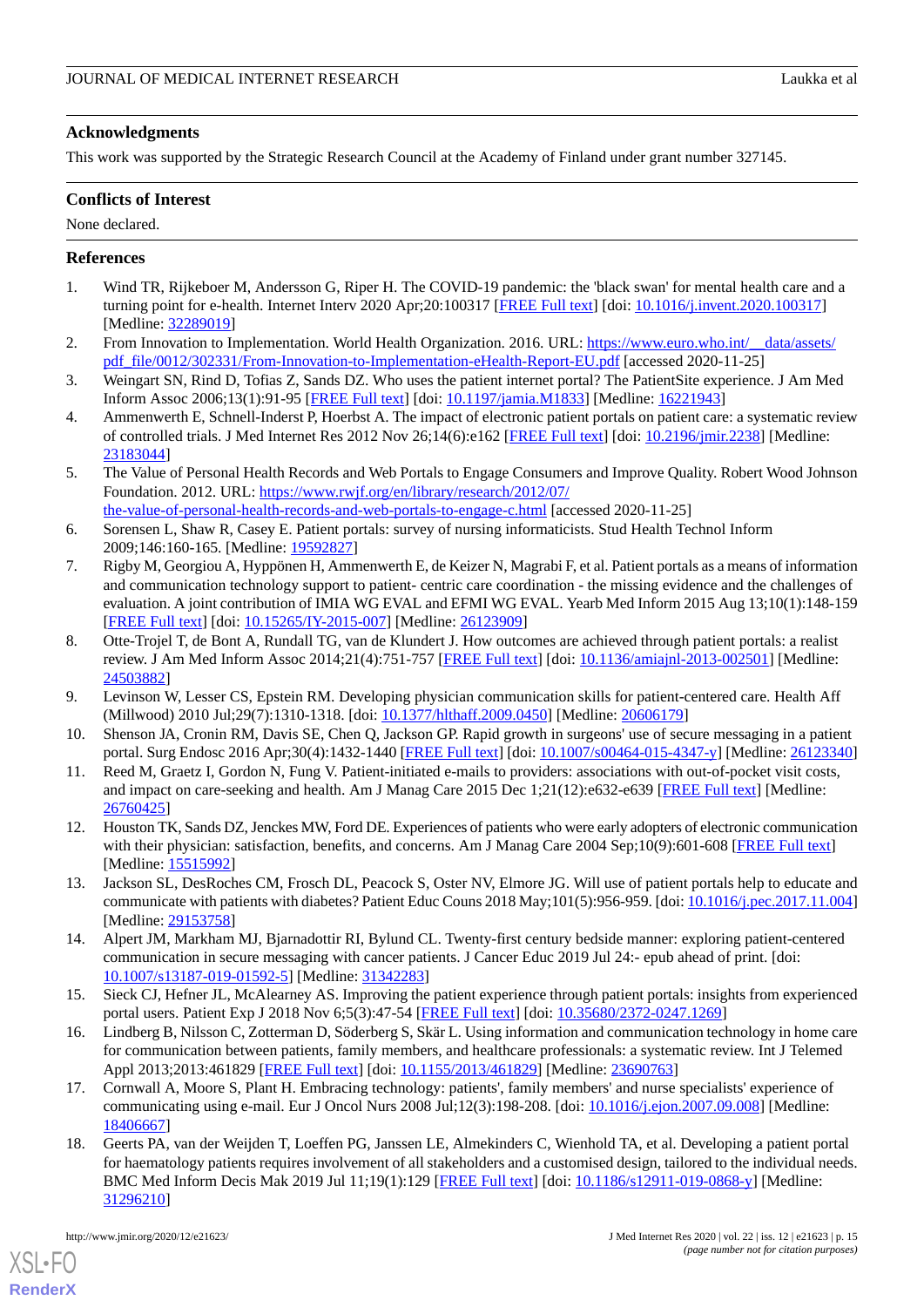- <span id="page-16-0"></span>19. Daniel F, Jabak S, Sasso R, Chamoun Y, Tamim H. Patient-physician communication in the era of mobile phones and social media apps: cross-sectional observational study on Lebanese physicians' perceptions and attitudes. JMIR Med Inform 2018 Apr 6;6(2):e18 [[FREE Full text\]](https://medinform.jmir.org/2018/2/e18/) [doi: [10.2196/medinform.8895](http://dx.doi.org/10.2196/medinform.8895)] [Medline: [29625955](http://www.ncbi.nlm.nih.gov/entrez/query.fcgi?cmd=Retrieve&db=PubMed&list_uids=29625955&dopt=Abstract)]
- <span id="page-16-1"></span>20. Kujala S, Hörhammer I, Kaipio J, Heponiemi T. Health professionals' expectations of a national patient portal for self-management. Int J Med Inform 2018 Sep;117:82-87 [\[FREE Full text\]](https://linkinghub.elsevier.com/retrieve/pii/S1386-5056(18)30348-4) [doi: [10.1016/j.ijmedinf.2018.06.005\]](http://dx.doi.org/10.1016/j.ijmedinf.2018.06.005) [Medline: [30032968](http://www.ncbi.nlm.nih.gov/entrez/query.fcgi?cmd=Retrieve&db=PubMed&list_uids=30032968&dopt=Abstract)]
- <span id="page-16-3"></span><span id="page-16-2"></span>21. Konttila J, Siira H, Kyngäs H, Lahtinen M, Elo S, Kääriäinen M, et al. Healthcare professionals' competence in digitalisation: a systematic review. J Clin Nurs 2019 Mar;28(5-6):745-761. [doi: [10.1111/jocn.14710\]](http://dx.doi.org/10.1111/jocn.14710) [Medline: [30376199\]](http://www.ncbi.nlm.nih.gov/entrez/query.fcgi?cmd=Retrieve&db=PubMed&list_uids=30376199&dopt=Abstract)
- <span id="page-16-4"></span>22. Lavender V, Gibson F, Brownsdon A, Fern L, Whelan J, Pearce S. Health professional perceptions of communicating with adolescents and young adults about bone cancer clinical trial participation. Support Care Cancer 2019 Feb;27(2):467-475. [doi: [10.1007/s00520-018-4337-4](http://dx.doi.org/10.1007/s00520-018-4337-4)] [Medline: [29978324\]](http://www.ncbi.nlm.nih.gov/entrez/query.fcgi?cmd=Retrieve&db=PubMed&list_uids=29978324&dopt=Abstract)
- <span id="page-16-5"></span>23. Feldman-Stewart D, Brundage MD, Tishelman C, SCRN Communication Team. A conceptual framework for patient-professional communication: an application to the cancer context. Psychooncology 2005 Oct;14(10):801-9; discussion 810. [doi: [10.1002/pon.950\]](http://dx.doi.org/10.1002/pon.950) [Medline: [16200514\]](http://www.ncbi.nlm.nih.gov/entrez/query.fcgi?cmd=Retrieve&db=PubMed&list_uids=16200514&dopt=Abstract)
- <span id="page-16-6"></span>24. Sun S, Zhou X, Denny J, Rosenbloom T, Xu H. Understanding patient-provider communication entered via a patient portal system. Proc Am Soc Info Sci Tech 2013 Jan 24;49(1):1-4 [\[FREE Full text](https://doi.org/10.1002/meet.14504901175)] [doi: [10.1002/meet.14504901387\]](http://dx.doi.org/10.1002/meet.14504901387)
- <span id="page-16-7"></span>25. Kruse CS, Argueta DA, Lopez L, Nair A. Patient and provider attitudes toward the use of patient portals for the management of chronic disease: a systematic review. J Med Internet Res 2015 Feb 20;17(2):e40 [[FREE Full text\]](https://www.jmir.org/2015/2/e40/) [doi: [10.2196/jmir.3703\]](http://dx.doi.org/10.2196/jmir.3703) [Medline: [25707035](http://www.ncbi.nlm.nih.gov/entrez/query.fcgi?cmd=Retrieve&db=PubMed&list_uids=25707035&dopt=Abstract)]
- <span id="page-16-8"></span>26. Ferreira A, Correia A, Silva A, Corte A, Pinto A, Saavedra A, et al. Why facilitate patient access to medical records. Stud Health Technol Inform 2007;127:77-90. [Medline: [17901601](http://www.ncbi.nlm.nih.gov/entrez/query.fcgi?cmd=Retrieve&db=PubMed&list_uids=17901601&dopt=Abstract)]
- <span id="page-16-9"></span>27. Voruganti T, Grunfeld E, Makuwaza T, Bender JL. Web-based tools for text-based patient-provider communication in chronic conditions: scoping review. J Med Internet Res 2017 Oct 27;19(10):e366 [\[FREE Full text](https://www.jmir.org/2017/10/e366/)] [doi: [10.2196/jmir.7987](http://dx.doi.org/10.2196/jmir.7987)] [Medline: [29079552](http://www.ncbi.nlm.nih.gov/entrez/query.fcgi?cmd=Retrieve&db=PubMed&list_uids=29079552&dopt=Abstract)]
- <span id="page-16-11"></span><span id="page-16-10"></span>28. Wald JS. Variations in patient portal adoption in four primary care practices. AMIA Annu Symp Proc 2010 Nov 13;2010:837-841 [\[FREE Full text\]](http://europepmc.org/abstract/MED/21347096) [Medline: [21347096](http://www.ncbi.nlm.nih.gov/entrez/query.fcgi?cmd=Retrieve&db=PubMed&list_uids=21347096&dopt=Abstract)]
- <span id="page-16-12"></span>29. Irizarry T, DeVito Dabbs A, Curran CR. Patient portals and patient engagement: a state of the science review. J Med Internet Res 2015 Jun 23;17(6):e148 [\[FREE Full text\]](https://www.jmir.org/2015/6/e148/) [doi: [10.2196/jmir.4255\]](http://dx.doi.org/10.2196/jmir.4255) [Medline: [26104044\]](http://www.ncbi.nlm.nih.gov/entrez/query.fcgi?cmd=Retrieve&db=PubMed&list_uids=26104044&dopt=Abstract)
- 30. Aromataris E, Munn Z. JBI Systematic Reviews. The Joanna Briggs Institute. 2020. URL:<https://synthesismanual.jbi.global> [accessed 2020-11-25]
- <span id="page-16-14"></span><span id="page-16-13"></span>31. Moher D, Liberati A, Tetzlaff J, Altman DG, PRISMA Group. Preferred reporting items for systematic reviews and meta-analyses: the PRISMA statement. PLoS Med 2009 Jul 21;6(7):e1000097 [[FREE Full text](https://dx.plos.org/10.1371/journal.pmed.1000097)] [doi: [10.1371/journal.pmed.1000097](http://dx.doi.org/10.1371/journal.pmed.1000097)] [Medline: [19621072](http://www.ncbi.nlm.nih.gov/entrez/query.fcgi?cmd=Retrieve&db=PubMed&list_uids=19621072&dopt=Abstract)]
- <span id="page-16-15"></span>32. Polit DF, Beck C. Nursing research. In: Generating and Assessing Evidence for Nursing Practice. Ninth Edition. Philadeplhia, USA: Lippincott Williams & Wilkins; 2012.
- <span id="page-16-16"></span>33. McHugh ML. Interrater reliability: the kappa statistic. Biochem Med (Zagreb) 2012;22(3):276-282 [\[FREE Full text\]](http://www.biochemia-medica.com/2012/22/276) [Medline: [23092060](http://www.ncbi.nlm.nih.gov/entrez/query.fcgi?cmd=Retrieve&db=PubMed&list_uids=23092060&dopt=Abstract)]
- <span id="page-16-17"></span>34. Checklist for Qualitative Research. The Joanna Briggs Institute. 2016. URL: [https://joannabriggs.org/sites/default/files/](https://joannabriggs.org/sites/default/files/2019-05/JBI_Critical_Appraisal-Checklist_for_Qualitative_Research2017_0.pdf) [2019-05/JBI\\_Critical\\_Appraisal-Checklist\\_for\\_Qualitative\\_Research2017\\_0.pdf](https://joannabriggs.org/sites/default/files/2019-05/JBI_Critical_Appraisal-Checklist_for_Qualitative_Research2017_0.pdf) [accessed 2020-11-25]
- <span id="page-16-18"></span>35. Systematic Reviews of Qualitative Evidence. JBI Manual for Evidence Synthesis. 2020. URL: [https://reviewersmanual.](https://reviewersmanual.joannabriggs.org/) [joannabriggs.org/](https://reviewersmanual.joannabriggs.org/) [accessed 2020-11-25] [[WebCite Cache ID](http://www.webcitation.org/

                                https://wiki.jbi.global/display/MANUAL/Chapter+2%3A+Systematic+reviews+of+qualitative+evidence)
- <span id="page-16-19"></span>[https://wiki.jbi.global/display/MANUAL/Chapter+2%3A+Systematic+reviews+of+qualitative+evidence](http://www.webcitation.org/

                                https://wiki.jbi.global/display/MANUAL/Chapter+2%3A+Systematic+reviews+of+qualitative+evidence)] 36. Thomas J, Harden A. Methods for the thematic synthesis of qualitative research in systematic reviews. BMC Med Res Methodol 2008 Jul 10;8:45 [[FREE Full text](https://bmcmedresmethodol.biomedcentral.com/articles/10.1186/1471-2288-8-45)] [doi: [10.1186/1471-2288-8-45\]](http://dx.doi.org/10.1186/1471-2288-8-45) [Medline: [18616818\]](http://www.ncbi.nlm.nih.gov/entrez/query.fcgi?cmd=Retrieve&db=PubMed&list_uids=18616818&dopt=Abstract)
- <span id="page-16-20"></span>37. Joseph-Williams N, Elwyn G, Edwards A. Knowledge is not power for patients: a systematic review and thematic synthesis of patient-reported barriers and facilitators to shared decision making. Patient Educ Couns 2014 Mar;94(3):291-309. [doi: [10.1016/j.pec.2013.10.031\]](http://dx.doi.org/10.1016/j.pec.2013.10.031) [Medline: [24305642](http://www.ncbi.nlm.nih.gov/entrez/query.fcgi?cmd=Retrieve&db=PubMed&list_uids=24305642&dopt=Abstract)]
- <span id="page-16-21"></span>38. Alpert JM, Krist AH, Aycock RA, Kreps GL. Applying multiple methods to comprehensively evaluate a patient portal's effectiveness to convey information to patients. J Med Internet Res 2016 May 17;18(5):e112 [[FREE Full text](https://www.jmir.org/2016/5/e112/)] [doi: [10.2196/jmir.5451](http://dx.doi.org/10.2196/jmir.5451)] [Medline: [27188953](http://www.ncbi.nlm.nih.gov/entrez/query.fcgi?cmd=Retrieve&db=PubMed&list_uids=27188953&dopt=Abstract)]
- <span id="page-16-22"></span>39. Alpert JM, Dyer KE, Lafata JE. Patient-centered communication in digital medical encounters. Patient Educ Couns 2017 Oct;100(10):1852-1858 [\[FREE Full text\]](http://europepmc.org/abstract/MED/28522229) [doi: [10.1016/j.pec.2017.04.019\]](http://dx.doi.org/10.1016/j.pec.2017.04.019) [Medline: [28522229\]](http://www.ncbi.nlm.nih.gov/entrez/query.fcgi?cmd=Retrieve&db=PubMed&list_uids=28522229&dopt=Abstract)
- 40. Alpert JM, Morris BB, Thomson MD, Matin K, Brown RF. Implications of patient portal transparency in oncology: qualitative interview study on the experiences of patients, oncologists, and medical informaticists. JMIR Cancer 2018 Mar 26;4(1):e5 [\[FREE Full text](https://cancer.jmir.org/2018/1/e5/)] [doi: [10.2196/cancer.8993\]](http://dx.doi.org/10.2196/cancer.8993) [Medline: [29581090\]](http://www.ncbi.nlm.nih.gov/entrez/query.fcgi?cmd=Retrieve&db=PubMed&list_uids=29581090&dopt=Abstract)
- 41. Alpert JM, Morris BB, Thomson MD, Matin K, Brown RF. Identifying how patient portals impact communication in oncology. Health Commun 2019 Nov;34(12):1395-1403. [doi: [10.1080/10410236.2018.1493418\]](http://dx.doi.org/10.1080/10410236.2018.1493418) [Medline: [29979886\]](http://www.ncbi.nlm.nih.gov/entrez/query.fcgi?cmd=Retrieve&db=PubMed&list_uids=29979886&dopt=Abstract)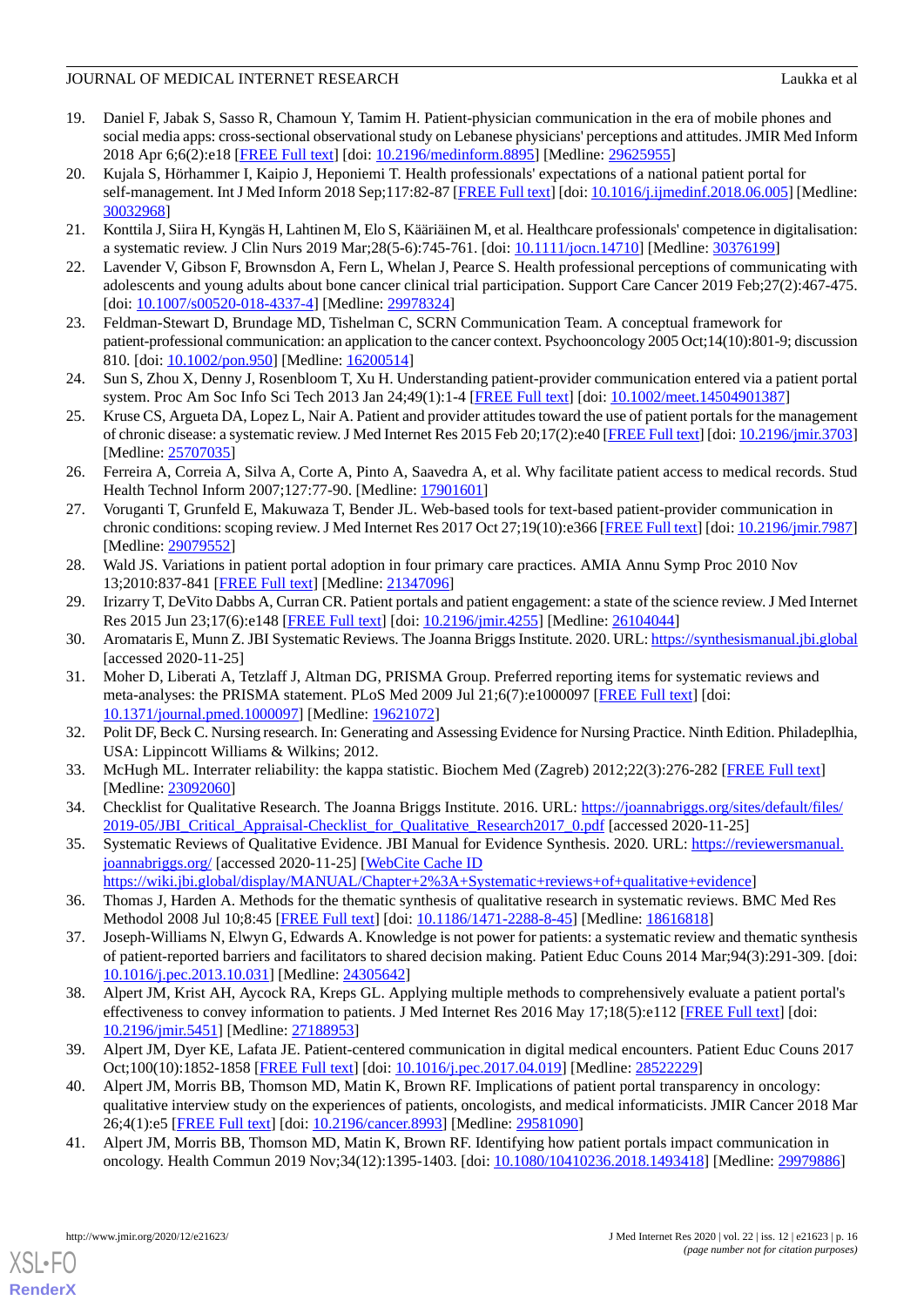- <span id="page-17-0"></span>42. Bishop TF, Press MJ, Mendelsohn JL, Casalino LP. Electronic communication improves access, but barriers to its widespread adoption remain. Health Aff (Millwood) 2013 Aug;32(8):1361-1367 [[FREE Full text](http://europepmc.org/abstract/MED/23918479)] [doi: [10.1377/hlthaff.2012.1151\]](http://dx.doi.org/10.1377/hlthaff.2012.1151) [Medline: [23918479](http://www.ncbi.nlm.nih.gov/entrez/query.fcgi?cmd=Retrieve&db=PubMed&list_uids=23918479&dopt=Abstract)]
- <span id="page-17-1"></span>43. Das A, Faxvaag A, Svanæs D. The Impact of an eHealth Portal on Health Care Professionals' Interaction with Patients: Qualitative Study. J Med Internet Res 2015 Nov 24;17(11):e267 [[FREE Full text](https://www.jmir.org/2015/11/e267/)] [doi: [10.2196/jmir.4950](http://dx.doi.org/10.2196/jmir.4950)] [Medline: [26601678](http://www.ncbi.nlm.nih.gov/entrez/query.fcgi?cmd=Retrieve&db=PubMed&list_uids=26601678&dopt=Abstract)]
- <span id="page-17-3"></span><span id="page-17-2"></span>44. Elers P, Nelson F. Improving healthcare through digital connection? Findings from a qualitative study about patient portals in New Zealand. Aust J Prim Health 2018 Nov;24(5):404-408. [doi: [10.1071/PY17116\]](http://dx.doi.org/10.1071/PY17116) [Medline: [30149829](http://www.ncbi.nlm.nih.gov/entrez/query.fcgi?cmd=Retrieve&db=PubMed&list_uids=30149829&dopt=Abstract)]
- <span id="page-17-4"></span>45. Gerber DE, Beg MS, Duncan T, Gill M, Craddock Lee SJ. Oncology nursing perceptions of patient electronic portal use: a qualitative analysis. Oncol Nurs Forum 2017 Mar 1;44(2):165-170 [[FREE Full text](https://doi.org/10.1188/17.ONF.165-170)] [doi: [10.1188/17.ONF.165-170](http://dx.doi.org/10.1188/17.ONF.165-170)] [Medline: [28222081](http://www.ncbi.nlm.nih.gov/entrez/query.fcgi?cmd=Retrieve&db=PubMed&list_uids=28222081&dopt=Abstract)]
- <span id="page-17-5"></span>46. Kopanitsa G. A Qualitative Study of the Barriers and Opportunities for Adoption of Web-Portals for Doctors and Patients in Russia. J Med Syst 2017 Apr;41(4):62 [\[FREE Full text\]](https://doi.org/10.1007/s10916-017-0713-8) [doi: [10.1007/s10916-017-0713-8](http://dx.doi.org/10.1007/s10916-017-0713-8)] [Medline: [28271462](http://www.ncbi.nlm.nih.gov/entrez/query.fcgi?cmd=Retrieve&db=PubMed&list_uids=28271462&dopt=Abstract)]
- <span id="page-17-6"></span>47. Miller DP, Latulipe C, Melius KA, Quandt SA, Arcury TA. Primary care providers' views of patient portals: interview study of perceived benefits and consequences. J Med Internet Res 2016 Jan 15;18(1):e8 [\[FREE Full text\]](https://www.jmir.org/2016/1/e8/) [doi: [10.2196/jmir.4953](http://dx.doi.org/10.2196/jmir.4953)] [Medline: [26772771](http://www.ncbi.nlm.nih.gov/entrez/query.fcgi?cmd=Retrieve&db=PubMed&list_uids=26772771&dopt=Abstract)]
- <span id="page-17-7"></span>48. Nazi KM. The personal health record paradox: health care professionals' perspectives and the information ecology of personal health record systems in organizational and clinical settings. J Med Internet Res 2013 Apr 4;15(4):e70 [[FREE](https://www.jmir.org/2013/4/e70/) [Full text\]](https://www.jmir.org/2013/4/e70/) [doi: [10.2196/jmir.2443](http://dx.doi.org/10.2196/jmir.2443)] [Medline: [23557596\]](http://www.ncbi.nlm.nih.gov/entrez/query.fcgi?cmd=Retrieve&db=PubMed&list_uids=23557596&dopt=Abstract)
- <span id="page-17-8"></span>49. Sieck CJ, Hefner JL, Schnierle J, Florian H, Agarwal A, Rundell K, et al. The rules of engagement: perspectives on secure messaging from experienced ambulatory patient portal users. JMIR Med Inform 2017 Jul 4;5(3):e13 [[FREE Full text](https://medinform.jmir.org/2017/3/e13/)] [doi: [10.2196/medinform.7516\]](http://dx.doi.org/10.2196/medinform.7516) [Medline: [28676467](http://www.ncbi.nlm.nih.gov/entrez/query.fcgi?cmd=Retrieve&db=PubMed&list_uids=28676467&dopt=Abstract)]
- <span id="page-17-9"></span>50. Vreugdenhil MM, Ranke S, de Man Y, Haan MM, Kool RB. Patient and health care provider experiences with a recently introduced patient portal in an academic hospital in the Netherlands: mixed methods study. J Med Internet Res 2019 Aug 20;21(8):13743 [[FREE Full text\]](https://www.jmir.org/2019/8/13743/) [doi: [10.2196/13743](http://dx.doi.org/10.2196/13743)] [Medline: [31432782](http://www.ncbi.nlm.nih.gov/entrez/query.fcgi?cmd=Retrieve&db=PubMed&list_uids=31432782&dopt=Abstract)]
- <span id="page-17-10"></span>51. Yen P, McAlearney AS, Sieck CJ, Hefner JL, Huerta TR. Health information technology (HIT) adaptation: refocusing on the journey to successful hit implementation. JMIR Med Inform 2017 Sep 7;5(3):e28 [[FREE Full text](https://medinform.jmir.org/2017/3/e28/)] [doi: [10.2196/medinform.7476\]](http://dx.doi.org/10.2196/medinform.7476) [Medline: [28882812](http://www.ncbi.nlm.nih.gov/entrez/query.fcgi?cmd=Retrieve&db=PubMed&list_uids=28882812&dopt=Abstract)]
- <span id="page-17-11"></span>52. Baudendistel I, Winkler EC, Kamradt M, Brophy S, Längst G, Eckrich F, et al. Cross-sectoral cancer care: views from patients and health care professionals regarding a personal electronic health record. Eur J Cancer Care (Engl) 2017 Mar; 26(2): -. [doi: 10.1111/ecc. 12429] [Medline: [26840784\]](http://www.ncbi.nlm.nih.gov/entrez/query.fcgi?cmd=Retrieve&db=PubMed&list_uids=26840784&dopt=Abstract)
- <span id="page-17-12"></span>53. Koivunen M, Saranto K. Nursing professionals' experiences of the facilitators and barriers to the use of telehealth applications: a systematic review of qualitative studies. Scand J Caring Sci 2018 Mar;32(1):24-44. [doi: [10.1111/scs.12445\]](http://dx.doi.org/10.1111/scs.12445) [Medline: [28771752](http://www.ncbi.nlm.nih.gov/entrez/query.fcgi?cmd=Retrieve&db=PubMed&list_uids=28771752&dopt=Abstract)]
- <span id="page-17-14"></span><span id="page-17-13"></span>54. Varsi C, Ekstedt M, Gammon D, Børøsund E, Ruland CM. Middle managers' experiences and role in implementing an interactive tailored patient assessment ehealth intervention in clinical practice. Comput Inform Nurs 2015 Jun;33(6):249-257. [doi: [10.1097/CIN.0000000000000158\]](http://dx.doi.org/10.1097/CIN.0000000000000158) [Medline: [25988851\]](http://www.ncbi.nlm.nih.gov/entrez/query.fcgi?cmd=Retrieve&db=PubMed&list_uids=25988851&dopt=Abstract)
- <span id="page-17-15"></span>55. Öberg U, Orre CJ, Isaksson U, Schimmer R, Larsson H, Hörnsten A. Swedish primary healthcare nurses' perceptions of using digital eHealth services in support of patient self-management. Scand J Caring Sci 2018 Jun;32(2):961-970. [doi: [10.1111/scs.12534\]](http://dx.doi.org/10.1111/scs.12534) [Medline: [28960451](http://www.ncbi.nlm.nih.gov/entrez/query.fcgi?cmd=Retrieve&db=PubMed&list_uids=28960451&dopt=Abstract)]
- <span id="page-17-16"></span>56. Bonvicini KA, Perlin MJ, Bylund CL, Carroll G, Rouse RA, Goldstein MG. Impact of communication training on physician expression of empathy in patient encounters. Patient Educ Couns 2009 Apr;75(1):3-10. [doi: [10.1016/j.pec.2008.09.007\]](http://dx.doi.org/10.1016/j.pec.2008.09.007) [Medline: [19081704](http://www.ncbi.nlm.nih.gov/entrez/query.fcgi?cmd=Retrieve&db=PubMed&list_uids=19081704&dopt=Abstract)]
- <span id="page-17-17"></span>57. Dendere R, Slade C, Burton-Jones A, Sullivan C, Staib A, Janda M. Patient portals facilitating engagement with inpatient electronic medical records: a systematic review. J Med Internet Res 2019 Apr 11;21(4):e12779 [\[FREE Full text\]](https://www.jmir.org/2019/4/e12779/) [doi: [10.2196/12779\]](http://dx.doi.org/10.2196/12779) [Medline: [30973347\]](http://www.ncbi.nlm.nih.gov/entrez/query.fcgi?cmd=Retrieve&db=PubMed&list_uids=30973347&dopt=Abstract)
- <span id="page-17-18"></span>58. Björk AB, Hillborg H, Augutis M, Umefjord G. Evolving techniques in text-based medical consultation - physicians' long-term experiences at an Ask the doctor service. Int J Med Inform 2017 Sep;105:83-88. [doi: [10.1016/j.ijmedinf.2017.05.013\]](http://dx.doi.org/10.1016/j.ijmedinf.2017.05.013) [Medline: [28750914](http://www.ncbi.nlm.nih.gov/entrez/query.fcgi?cmd=Retrieve&db=PubMed&list_uids=28750914&dopt=Abstract)]
- <span id="page-17-19"></span>59. Virji A, Yarnall KS, Krause KM, Pollak KI, Scannell MA, Gradison M, et al. Use of email in a family practice setting: opportunities and challenges in patient- and physician-initiated communication. BMC Med 2006 Aug 15;4:18 [[FREE Full](https://bmcmedicine.biomedcentral.com/articles/10.1186/1741-7015-4-18) [text](https://bmcmedicine.biomedcentral.com/articles/10.1186/1741-7015-4-18)] [doi: [10.1186/1741-7015-4-18\]](http://dx.doi.org/10.1186/1741-7015-4-18) [Medline: [16911780\]](http://www.ncbi.nlm.nih.gov/entrez/query.fcgi?cmd=Retrieve&db=PubMed&list_uids=16911780&dopt=Abstract)
- 60. Kavoor AR, Chakravarthy K, John T. Remote consultations in the era of COVID-19 pandemic: preliminary experience in a regional Australian public acute mental health care setting. Asian J Psychiatr 2020 Jun;51:102074 [\[FREE Full text](http://europepmc.org/abstract/MED/32294583)] [doi: [10.1016/j.ajp.2020.102074](http://dx.doi.org/10.1016/j.ajp.2020.102074)] [Medline: [32294583](http://www.ncbi.nlm.nih.gov/entrez/query.fcgi?cmd=Retrieve&db=PubMed&list_uids=32294583&dopt=Abstract)]
- 61. Hefner JL, Sieck CJ, Walker DM. Patient and physician perspectives on training to improve communication through secure messaging: Clarifying the rules of engagement. Health Care Manage Rev 2020 May 05:- epub ahead of print. [doi: [10.1097/HMR.0000000000000279](http://dx.doi.org/10.1097/HMR.0000000000000279)] [Medline: [32379081\]](http://www.ncbi.nlm.nih.gov/entrez/query.fcgi?cmd=Retrieve&db=PubMed&list_uids=32379081&dopt=Abstract)